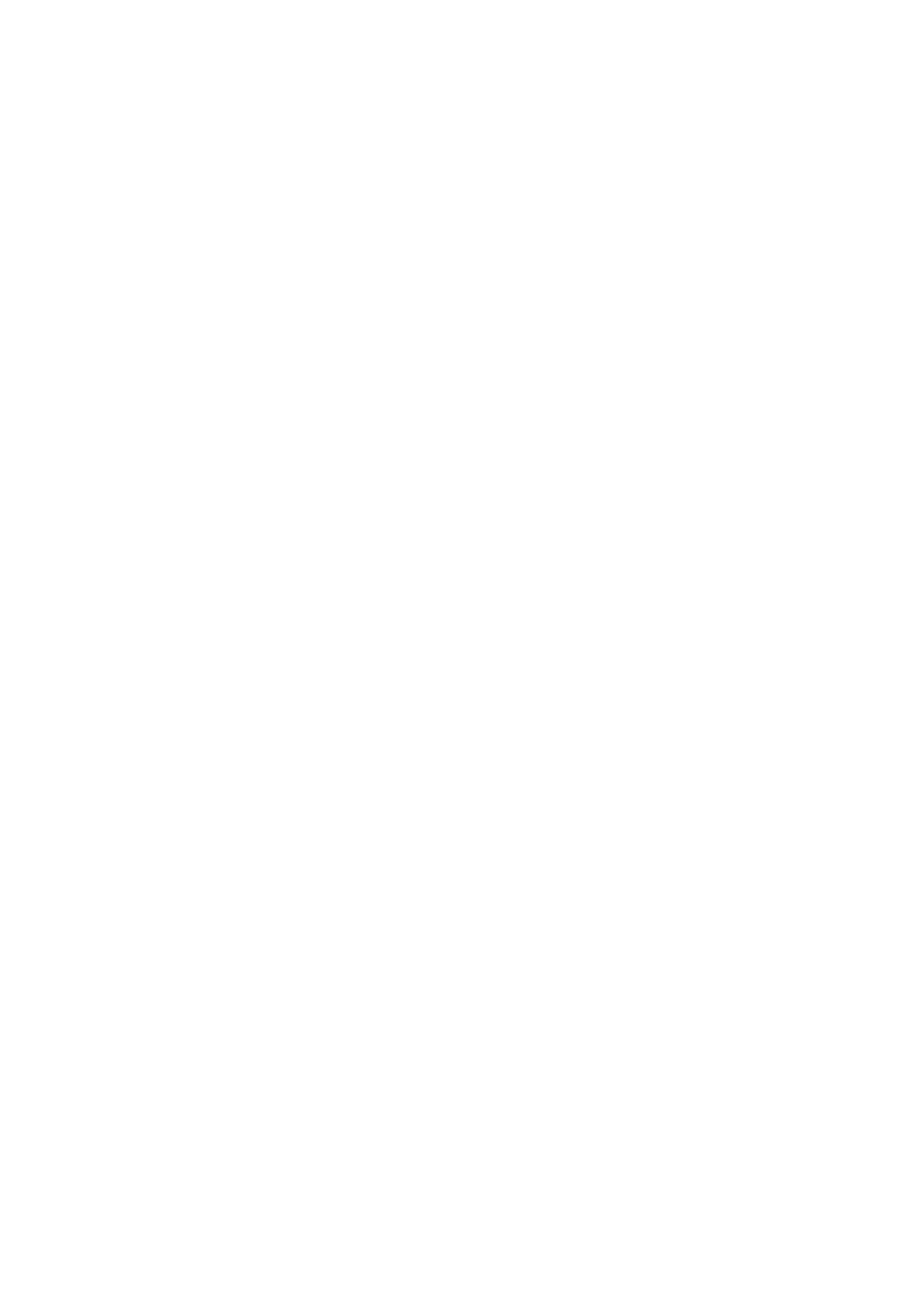# **OUTLINE**

Thesis Statement: It is the intent of this paper to present sufficient evidence to conclusively substantiate that hell is a literal place as presented in Luke 16:19-31: being a real place, with literal fire, and severe torment, from which those who reject Christ will never escape.

- I. Introduction to the Controversy Surrounding the Subject of Hell in Luke 16.
	- A. A brief description of the story in Luke 16 and its controversy.
	- B. Arguments against a literal interpretation of hell followed by a brief refutation.
		- 1. The theory of Universalism eliminates hell altogether.
		- 2. The Purgatorial view of hell offers sinners an escape.
		- 3. The conditional view of hell declares God to be too merciful to inflict eternal punishment.
		- 4. The metaphorical view of hell reasons that hell's torment is only symbolic.
	- C. Is there conclusive evidence of a literal hell?

# II. Exegetical Evidence Calls for a Literal Interpretation of Hell.

- A. Notice first, the exegetical evidence from terms within Luke 16.
	- 1. Abraham's Bosom
	- 2. *Hades* (¢δης)
- B. Notice second, the exegetical evidence from Scripture terms related to the text.
	- 1. *Sheol*
	- 2. Paradise (παράδεισος)
	- 3. *Gehenna* (γέεννα)
	- 4. *Tartaros* (ταρταρόω)
- C. Notice third, the exegetical evidence from descriptive synonyms of *Gehenna.*
	- 1. Lake of Fire
	- 2. Unquenchable fire
	- 3. Eternal fire
	- 4. Everlasting punishment
	- 5. Other synonyms

# III. Hermeneutical Evidence Calls for a Literal Interpretation of Hell.

- A. A literal hell is in harmony with the teachings of the Old Testament.
- B. A literal hell is in harmony with the teachings of the New Testament.
- C. A literal hell is in harmony with the teachings of the book of Luke.
- D. A literal hell is in harmony with the teachings of the context.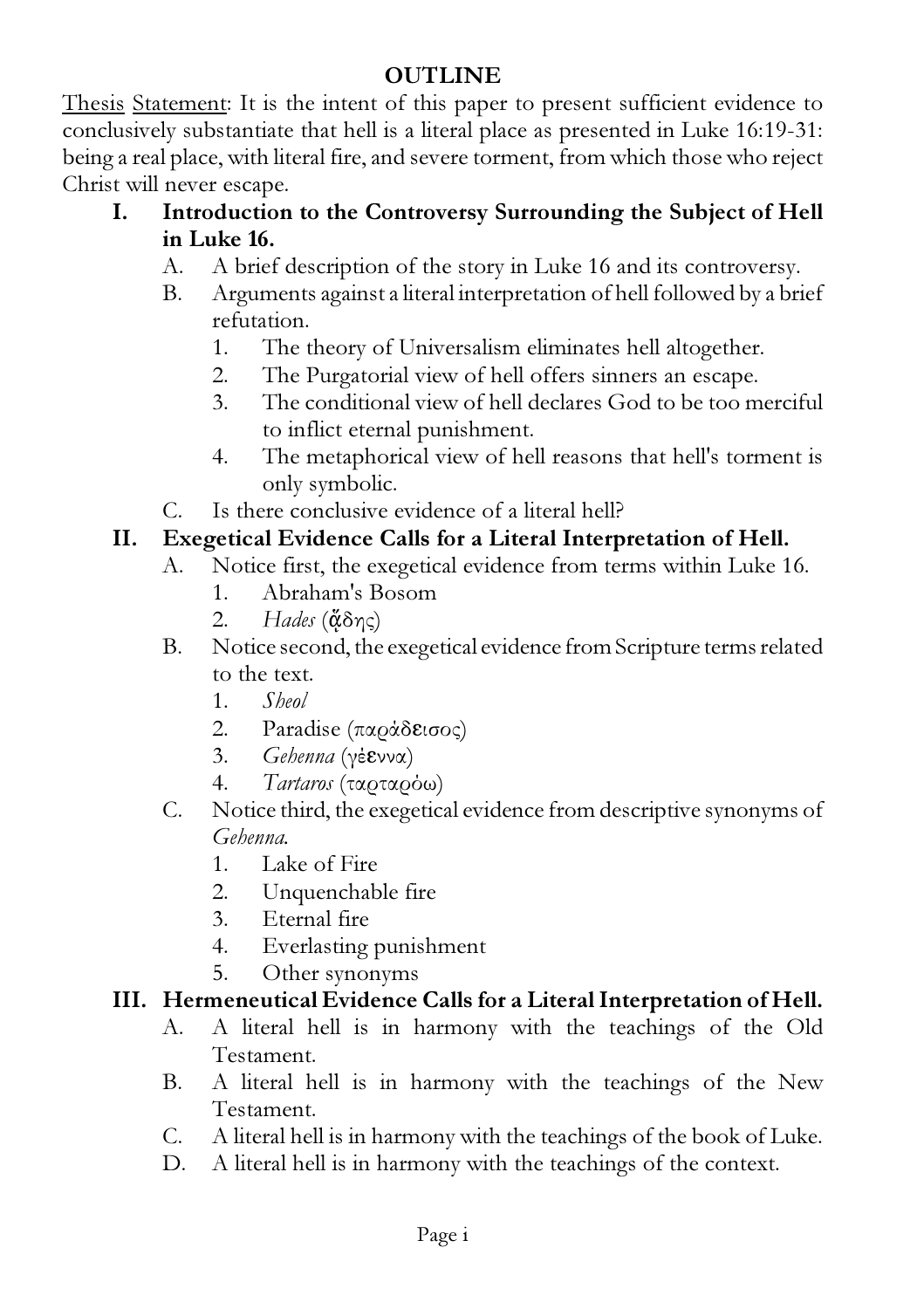E. A literal hell is in harmony with the teachings of the text.

# IV. Doctrinal Evidence Calls for a Literal Interpretation of Hell.

- A. Because the Bible is 100% trustworthy, its teachings on hell should be believed as they were intended to be understood.
- B. The veracity of Christ supports a literal hell.
- C. Human beings were created by a direct act of God and are thus accountable to Him.
- D. Because God is holy He can justly expect men to be holy.
- E. The sinfulness of people is absolutely repulsive to God thus igniting His wrath.
- F. The justice of God demands that He punish men when they come short of His standard of holiness.

# V. Expositional Evidence Calls for a Literal Interpretation of Hell.

- A. Expositional evidence from the setting for the story, Luke 16:19- 22.
- B. Expositional evidence from Christ's vivid description of hell, Luke 16:23-24.
- C. Expositional evidence from the description of hell's permanence, Luke 16:25-26
- D. Expositional evidence drawn from the Rich Man's concern for those still living, Luke 16:27-31.

# VI. Conclusion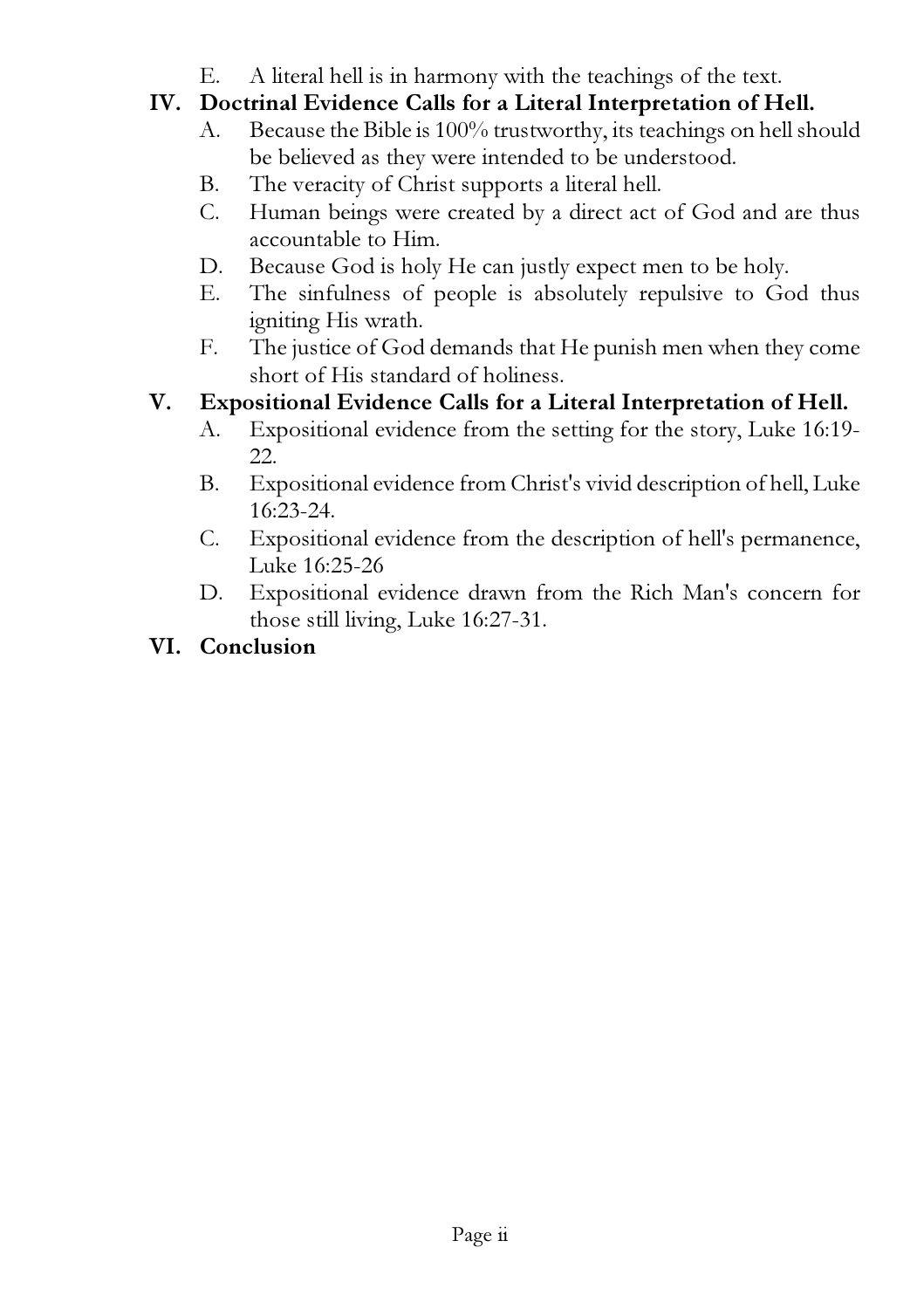# Introduction to the Controversy Surrounding the Subject of Hell in Luke 16

#### A Brief Description Of Our Text And Its Controversy

In Luke 16:19-31, Jesus told a story about two men. Lazarus, presumably a god-fearing believer, was described as a beggar of the most pathetic sort. The other man, a very rich but godless unbeliever, is unnamed in the account, though he is commonly referred to as Dives. In the process of time both men died, probably about the same time. Lazarus went directly to Abraham's bosom (paradise) and was comforted. The Rich Man on the other hand went to hell where he suffered great torments.

The remainder of the story reiterates the conversation between the Rich Man and Abraham. Their conversation depicts hell as a real place where people are conscious, where they can remember, and where they experience pain. The Rich Man begged for a drop of water to cool his tongue due to the torment that he was experiencing in the flames of hell. He was told by Abraham that his petition could not be granted since there was a great gulf between hell and paradise. Realizing his own hopelessness, he then begged for Lazarus to be sent back to witness to his lost brothers.

This story, when taken literally, presents a vivid picture of the torments of a literal hell. Those who oppose such a view of hell have cunningly devised theories to sidestep its reality. These theories generally attack the reality, literality, or severity of hell. For this reason this text becomes a very significant passage in the light of Christian Apologetics on the subject of the hell.

#### Arguments against a literal interpretation of hell followed by a brief refutation.

There are many arguments against a literal interpretation of hell as found in Luke 16:19-31. It would be impossible to include all such arguments, but several of the most common will be discussed.

The Theory Of Universalism Eliminates Hell Altogether. "Universalism, also known as the doctrine of *apokatostasis* (restoration), emphasizes that one day the bad dream of sin will be over and we shall all rise and go back to our Father and home" (Dixon 26). This is a doctrine which says that "*all* without exception will be redeemed" (Dixon 26). Pinnock claims that the teachings of universalism can be traced back through the centuries to Origen (141).

Universalists base their theory in part on 2 Peter 3:9 which states that God "*is not willing that any should perish, but that all should come to repentance."* They claim that because of His unwillingness that any should perish, God will insure that all people will be brought to Himself. Colossians 1:19-20 is sometimes used to support this reasoning as well, since it states that through Christ, God will *"reconcile all things unto*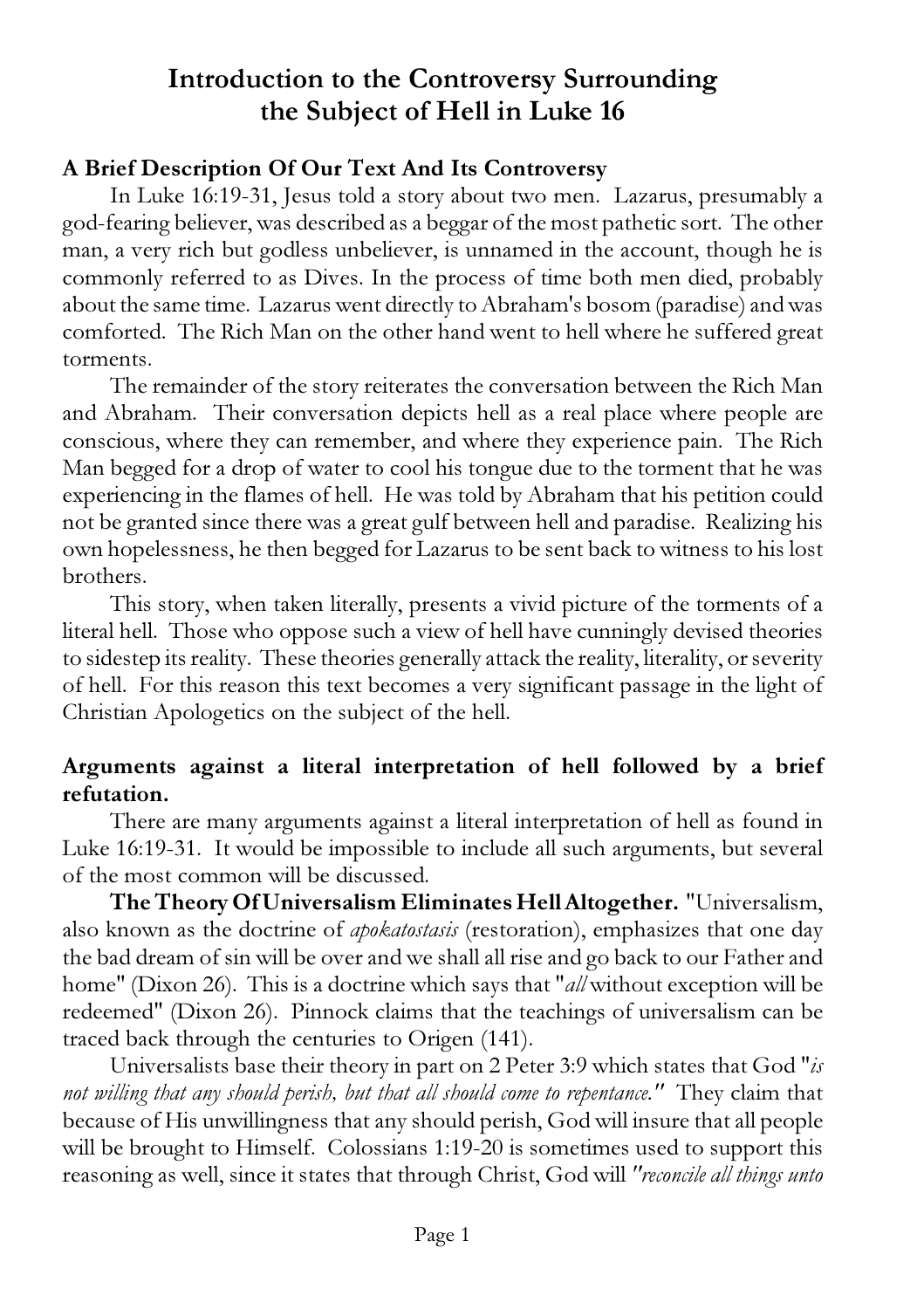# *himself."*

Other universalists argue that the love of God demands that He save all men. Ferré is quoted as saying, "The final resurrection can mean nothing less than the victory of Christ over all his enemies; the final victory of universal Love is universal salvation" (Qtd. in Dixon 49). This argument is prevalent among liberals of our day.

Fudge describes the modern face of universalism as slightly different from that of the old universalism. This new universalism leans more toward the purgatorial view of the afterlife. "It sees sin and wrath as *temporary*, on the ground that God's wrath and punishment are aimed at salvation of all men" (Berkouwer qtd. in Fudge 200). Though evil men may suffer some punishment for their sin, all men will ultimately be saved.

There are several biblical problems with the universalist view. First, God may want everyone to be saved, but this fails to take into account the fact that some men do not want to love God and be saved. Will God force them to love Him and be saved? (Pinnock 142). According to John 3:36, salvation is conditional—those who do not believe will suffer God's wrath. God will not force anyone to be saved.

Second, universalism does not adequately address the sinfulness of man in relation to the holiness of God. God hates sin, and His holiness demands that He punish sin eternally (cf. Isaiah 59:2; Matthew 25:40-41).

Third, universalism contradicts the clear teaching that the wicked will be eternally separated from God (cf. Daniel 12:2; Matthew 2:21-23; 25:41; 2 Thessalonians 1:8-9).

Fourth, universalism is based more on philosophical and logical assumptions than it is on Scripture. When the Scripture is believed to be inspired by God and is taken literally, universalism has no leg to stand upon as Bancroft points out. "When Scripture further asserts that the unbeliever shall not see life (John 3:36), and that the wicked shall go away into everlasting punishment (Matthew 25:46), it assuredly does not suggest that . . . all mankind will eventually attain salvation" (Bancroft 227).

The Purgatorial View Of Hell Offers Sinners An Escape. The purgatorial view of the afterlife is commonly held by Catholics. In defending this position, Hayes states, "we need to point out that for some Christians, hell is clearly a fact, while for others it is a possibility, and for yet others, it is a situation that will eventually be overcome" (92). Hayes goes on to define purgatory as, "the state, place, or condition in the next world between heaven and hell, a state of purifying suffering for those who have died and are still in need of such purification" (93).

In response to the question, "Is purgatory Scriptural?," Hayes admits, "Whether the doctrine of purgatory can be defended as having any basis in Scripture will depend on how one approaches the Bible and understands revelation"  $(101).$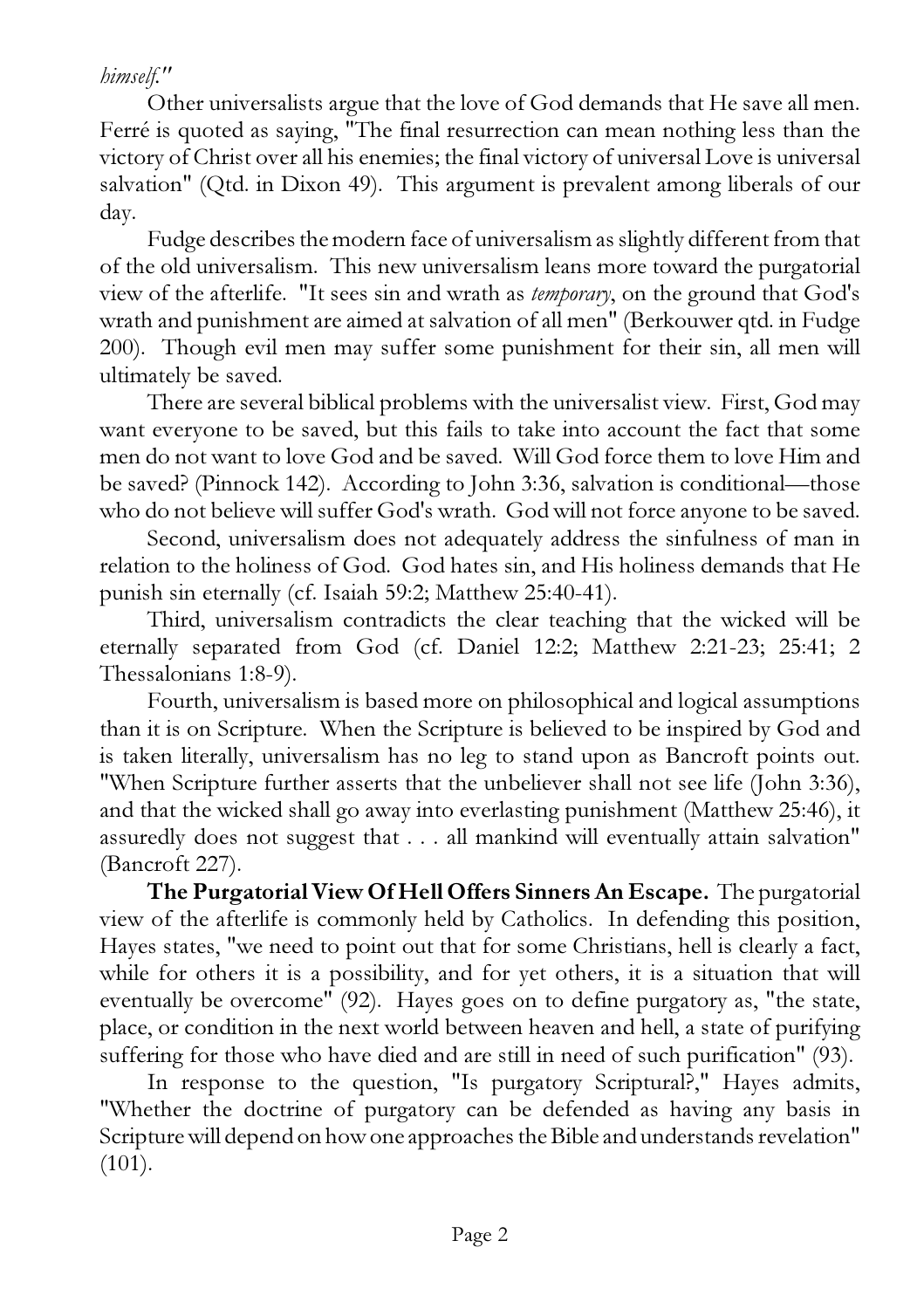When the Bible is approached as the inspired Word of God without the confusion of church creeds and tradition, it is found to teach an eternal hell with no mention of purgatory. The following passages of Scripture address the endlessness of such punishment. This punishment will consist of *eternal* burnings, Isaiah 33:14; *eternal* contempt, Daniel 12:2; *eternal* fire, Matthew 18:8, 25:41; *eternal* punishment, Matthew 25:46; *eternal* destruction, 2 Thessalonians 1:9; and torment for *ever and ever*, Revelation 20:10.

Since Biblical references do not teach the doctrine of purgatory, the Catholic Church has relied upon church tradition and to a small extent the Apocrypha to support this belief. This view of hell offers little genuine argument against the literal view of an eternal hell, and is totally unfounded when the Scripture alone is called to its defense.

The Conditional View Of Hell Declares God To Be Too Merciful To Inflict Eternal Punishment. Supporters of this view (also known as conditional immorality) argue that a God of great mercy would never stoop so low as to torture men. This view does not ignore the reality of hell, but presents hell as annihilation. Conditionalists believe sinners will be condemned, but that this condemnation will come to a swift and merciful end. Pinnock argues, "How then can we project a deity of such cruelty and vindictiveness? Torturing people without end is not the sort of thing the 'Abba' Father of Jesus would do" (140).

The Jehovah's Witnesses vehemently cling to this doctrine of annihilation. In their book *Let God Be True*, page 79 they state, "Imperfect man does not torture even a mad dog, but kills it; and yet clergymen attribute to God, who is love (I John 4:16), the *Wicked Crime* of torturing human creatures merely because they had the misfortune of being born sinners" (Qtd. in Martin 49).

The Seventh Day Adventists echo this erroneous belief. "This 'second death' (Revelation 21:8) that the wicked suffer means their total destruction. What then of the concept of an eternally burning hell? Careful study shows that the Bible teaches no such hell or torment" (Adventists 369).

Those who hold the conditional view use several passages of Scripture to support their thinking. They often capitalize on the Old Testament teachings concerning the afterlife, of which Psalm 37 is one of their favorites. Verse two states that the wicked *"shall soon be cut down like the grass, and wither as the green herb."* Verse nine says that "*evildoers shall be cut off.*" Verse 20 continues this thought, *"But the wicked shall perish . . . they shall consume; into smoke shall they consume away."* Malachi 4:1 and other passages of Scripture continue this theme which they have interpreted as annihilation (Pinnock 145).

New Testament passages used to support this theory include, Matthew 3:10, 12; 10:28; 13:30, 42, 49-50; 1 Corinthians 3:17; Galatians 6:8; Philippians 1:28; 2 Thessalonians 1:9; and 2 Peter 3:7. These passages refer to the judgment of the wicked as destruction, corruption, and burning up.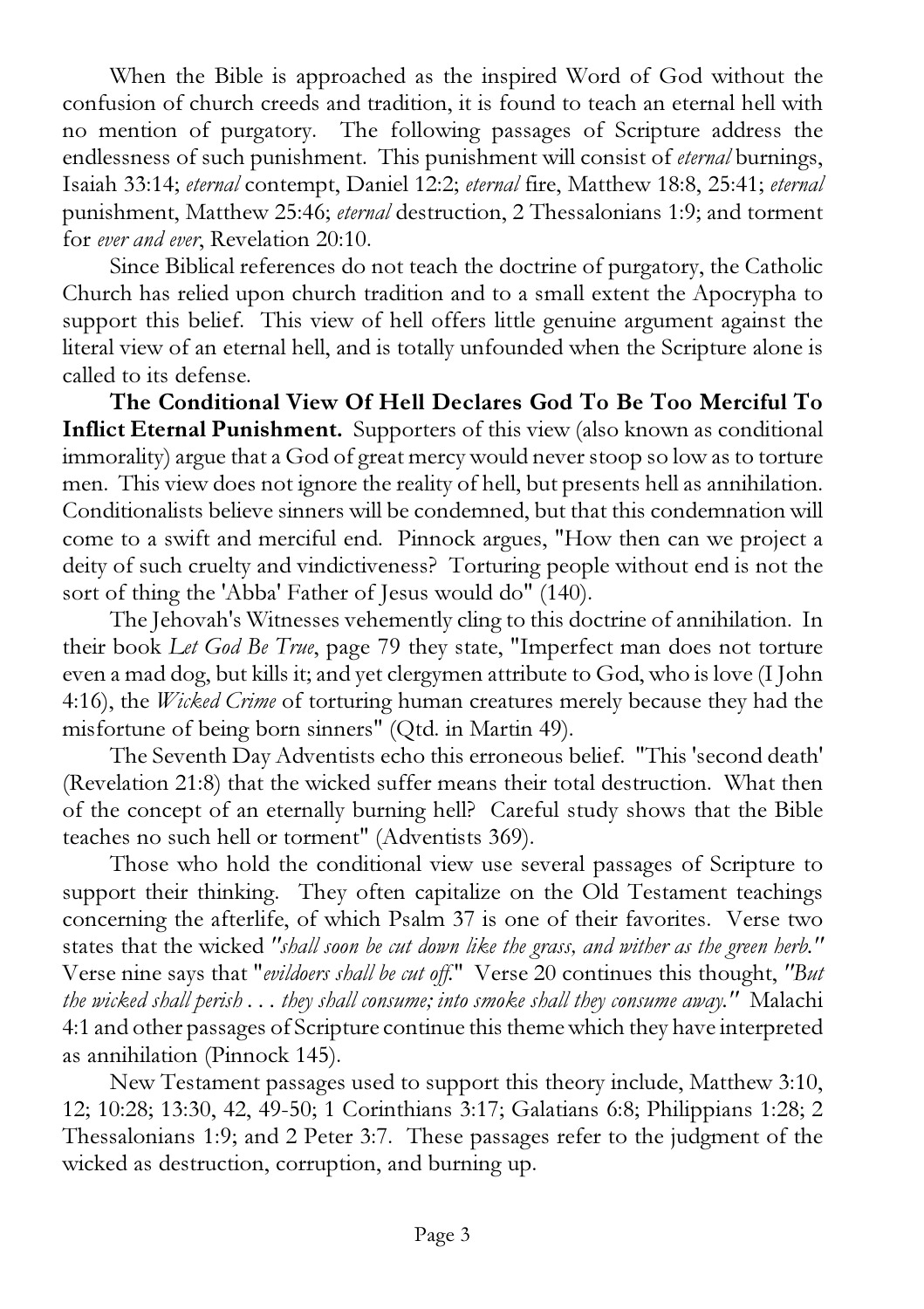Pinnock sums up the conditional view in the following manner. "The real choice is between universalism and annihilationism, and of these two, annihilation is surely the more biblical" (166).

Though conditionalists attempt to use the Scriptures to support their view, many passages are misinterpreted and passages that contradict their view are often ignored (Walvoord, *Four Views* 168). Verses that present an *eternal* judgment are often not mentioned (cf. verses listed under Purgatorial View above). One of the most powerful of these verses is found in Revelation 20:10. This verse records that the beast and the false prophet had been in the lake of fire for 1,000 years prior to Satan joining them to be tormented day and night for ever and ever. They had not burned up, nor would they.

In their attempt to emphasize the mercy of God, the conditionalists fail to adequately address the holiness and justice of God (addressed more fully under Doctrinal Evidences below). Their reasoning is also based upon human logic rather than on divine sovereign omniscience. It must not be forgotten that God makes no mistakes.

The Metaphorical View Of Hell Reasons That Hell's Torment Is Only Symbolic. Those who hold this view of hell believe there is a hell, but that the terrible descriptions of its torment are not to be taken literally.

In his response to John Walvoord's literal view of hell, William Crockett counters, "Walvoord is mistaken when he argues that hell is a place of intense heat, material fire, and smoke akin to the fires of an earthly furnace" (29). Crockett seems to be making contradicting statements when he states, "we must get back to preaching the whole counsel of God, and this includes warning the wicked of impending judgment . . . hell is *pictured* as a flaming pit, but . . . it is simply unwarranted to describe hell in the detail given above" (54).

Crockett appears to be questioning the veracity of Jesus's statements when he declares that "no one thinks hell will involve actual beatings or is a place where the maggots of the dead achieve immortality" (60). Jesus presented these descriptions as fact with no indication that they were to be understood symbolically.

Summing up the metaphorical view of hell, Crockett outlines the following conclusions. First, the biblical writers do not intend for their readers to take their writings literally. Second, the fire of hell could not be literal as literal fire as we know it would not hurt a spirit being. Third, the New Testament descriptions of heaven and hell are only symbolic pictures. Fourth, symbolic stories were common in ancient times. Fifth, extra-biblical pictures of hell in Jewish literature are mostly symbolic (30).

Crockett's synopsis is based primarily on assumption and not on the Scriptures. No one can say dogmatically that the biblical writers did not intend their writings to be taken literally, especially when that is the implication, nor can his theory of a symbolic heaven and hell be substantiated. The very fact that fire is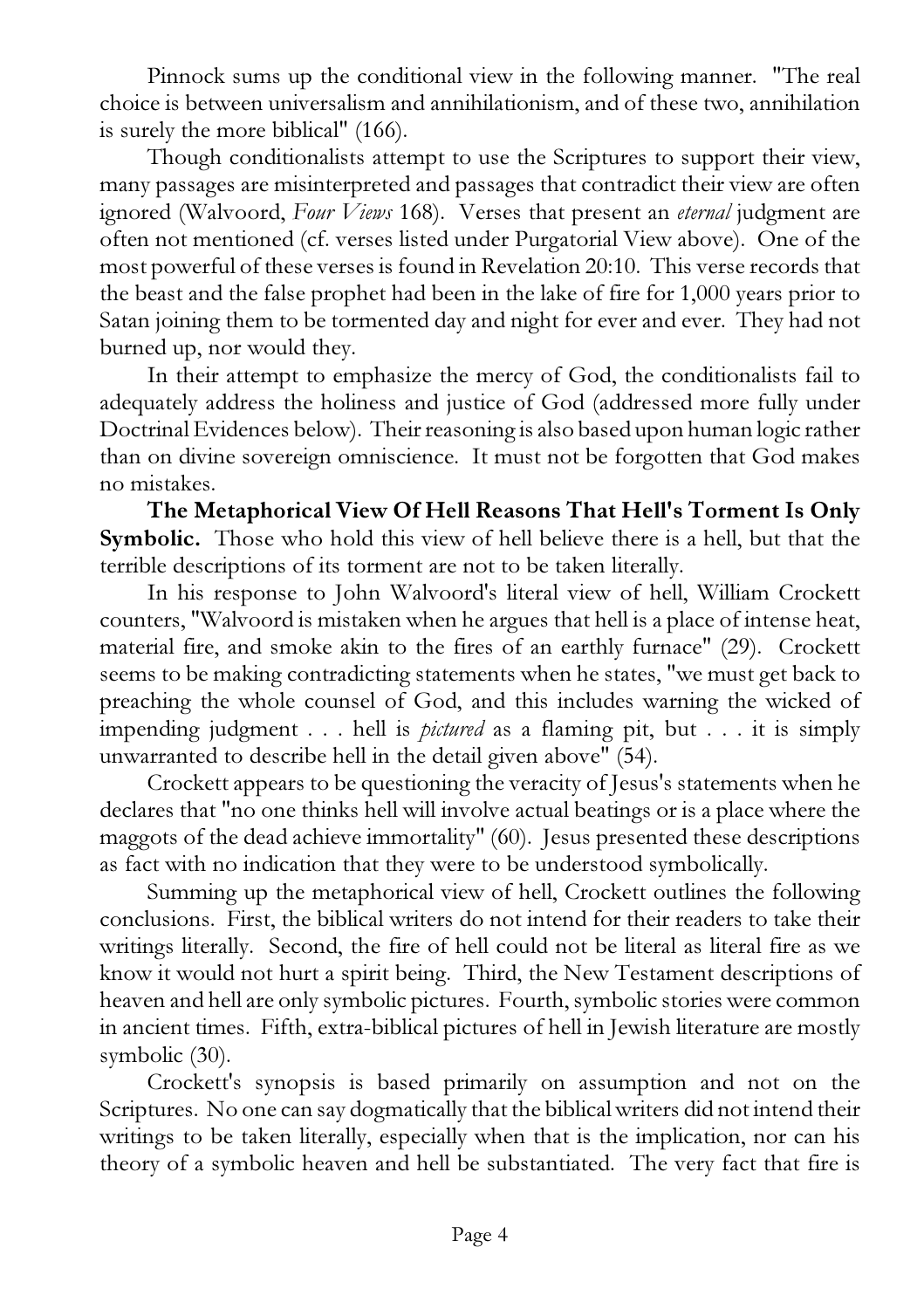consistently used to describe the torments of hell and *gehenna* rather than some other form of suffering (e.g. drowning, crucifixion, stoning) is an indication that fire was literally intended by the writers. It is true that no one can possibly know how literal fire can torment spirit beings in *hades*. Following the resurrection (Revelation 20:13) when the dead will receive eternal bodies in preparation for *gehenna* it is more conceivable to the human mind that they could be tormented in literal fire. Pentecost believes, "The resurrection body of the unsaved, evidently, will be of such character that it is indestructible even in the midst of such a lake of fire" (561). Nonetheless, since no one has returned from *hades* with proof that God cannot use literal fire to torment the spirits of the departed unsaved, there is no credible reason to believe otherwise.

The metaphorical view of hell is one of the most widely accepted views of hell. It gains much of its strength from an emotional objection to literal torment. It also relies heavily on logic rather than on "thus saith the Lord." In so doing, it calls into question the inerrancy of the Scriptures by insinuating that God did not mean what He said. If the Biblical record concerning the afterlife is not to be taken literally, then how can one be sure that any of the Bible can be taken literally?

## Is there conclusive evidence of a literal hell?

No doubt many have asked this question. Yet Jesus clearly said that the Rich Man in Luke 16 was tormented in the flames of hell. Was Jesus telling the truth? Was He using a hyperbole? Is there substantial evidence to conclusively declare that such a place truly exists in the literal sense of the Word? This writer believes that there is as he shall point out.

# Exegetical Evidence Calls for a Literal Interpretation of Hell

"Trying to determine what the life is like after this life, one is shut up to the Scriptures, as there is no other statement that is worthy of belief" (Walvoord, *Four Views* 78). Men can argue their philosophical, theological, and emotional theories and support them with the writings of others of their persuasion, but in the end they are still unfounded theories if they are not based on faithful exegesis of the Scriptures.

# Notice First, the Exegetical Evidence from Terms within Luke 16.

**Abraham's Bosom:** This phrase (κόλπον τοῦ Αβραάμ) is not found elsewhere in Scripture, and is here used synonymously with paradise (cf. "paradise" below). Abraham was very highly esteemed by the Jews of Jesus' day. Unger states that, "Father Abraham was, to the Israelites, in the corrupt times of their later superstitions, almost what the virgin Mary is to the Roman church" (16). To be in one's bosom comes from the practice of reclining at the table so that his head is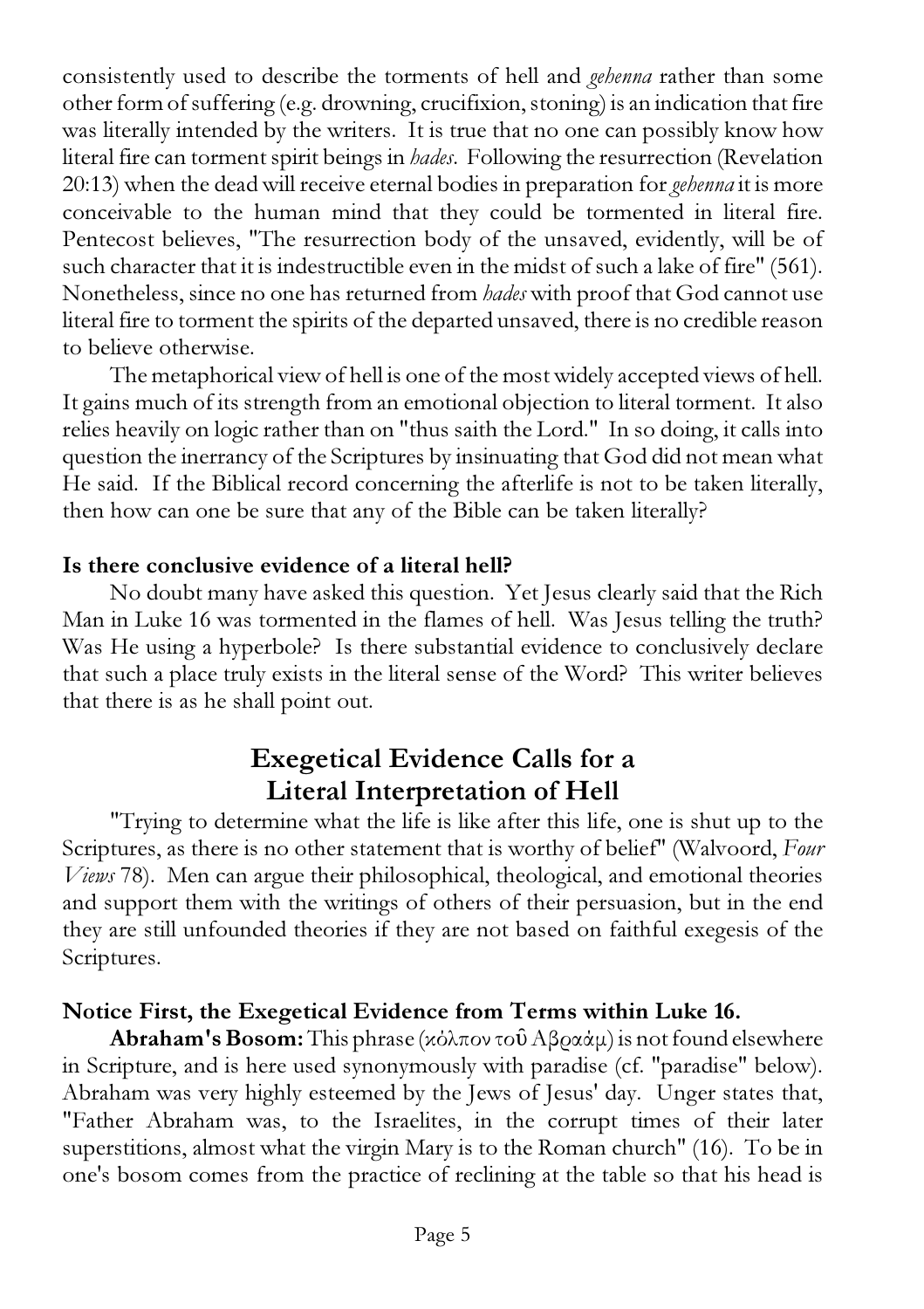almost in the bosom of the one reclining next to him (Barnes 234). Thus Abraham was often "pictured standing at the gate of paradise to receive and embrace his children as they entered, and the whole family of his faithful descendants was gathered to his arms" (Unger 16).

Hades (¢δης): The etymology of the word *hades* is uncertain. The Authorized Version translates *hades* ten times as "hell" (Matthew 11:23; 16:18; Luke 10:15; 16:23; Acts 2:27, 31; Revelation 1:18; 6:8; 20:13, 14) and once as "the grave" (1 Corinthians 15:55). "In the LXX *hades* occurs more than 100 times, in the majority of instances to translate Hebrew *sheol*, the underworld which receives all the dead" (Brown 2:206). As to its meaning, Brown states, "*hades* is the temporary abode of the dead, to which they are banished" (2:205). Thayer defines it as "the nether world, the realm of the dead, a dark and dismal place in the very depths of the earth, the common receptacle of disembodied spirits" (11).

Of the eleven references to *hades* found in the New Testament, all but four clearly refer to a negative place antithetical to heaven. Even the unclear references need not refer to the grave. Acts 2:27, 31 seem to speak of *hades* as having compartments like *sheol*. 1 Corinthians 15:55 translates *hades* as "grave" but actually refers to the place of the departed dead. The use of *hades* in Revelation 6:8 is somewhat unclear as it is presented as a personification. The claim that *hades* is nothing more than the grave is simply not supported by Scripture.

The Scriptures paint a variety of pictures of *hades*. It is contrasted with heaven (Luke 10:15). It is like a prison to which Christ holds the key (Revelation 1:18). And it is a temporary place for the wicked dead (Revelation 20:13). But Luke 16 paints the clearest picture. It is a place of conscious torment in flames of fire with a great gulf placed between it and heaven which can never be crossed.

Because *Hades* is said to be cast into the Lake of Fire (Revelation 20:14) it is critical that this final destination, also known as *gehenna*, be examined as evidence of a literal hell as shall be pointed out below.

The exegetical evidence is irrefutable that the intent of the Lord Jesus and other New Testament writers was that *hades* refer to the abode of the dead, usually to be understood as a place of torment for those who reject God's plan of salvation.

## Notice Second, the Exegetical Evidence From Scripture Terms Related To Luke 16.

Sheol: Thirty-one times the Authorized Version translates *sheol* as "grave," thirty times as "hell," and three times as "the pit." Harris claims that the etymology of the word is uncertain. "The word does not occur outside the O[ld] T[estament], except once in the Jewish Elephantine papyri, where it means 'grave'" (Harris 983).

Because the Old Testament records that both good men and wicked men went to *sheol*, some scholars believe it contained two compartments. Representing this theory, Scofield claims that prior to the ascension of Christ this place contained two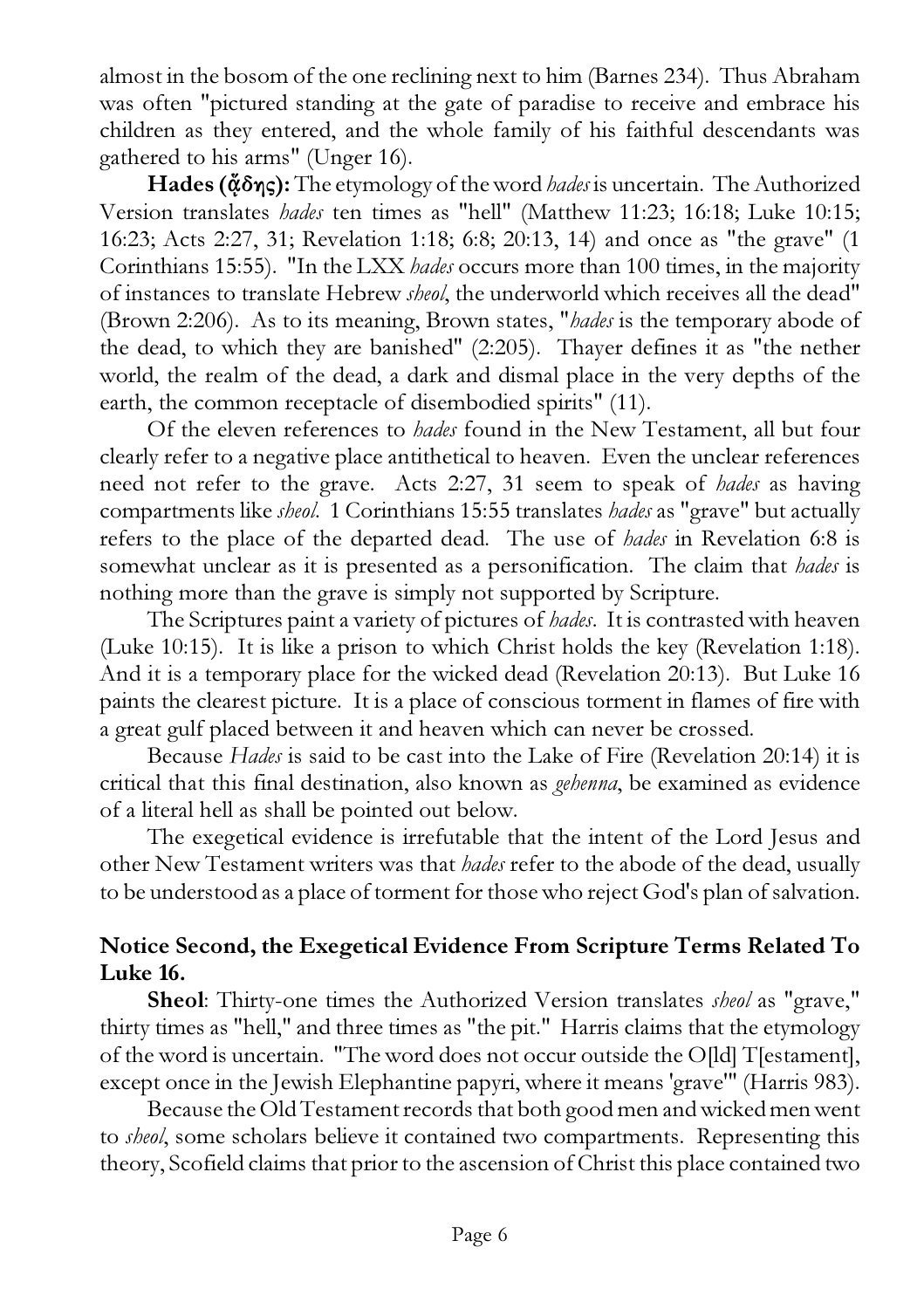divisions, one for the saved and another for the lost. He thus concluded that the *sheol* of the Old Testament and *hades* of the New Testament were identical (957, 1098). According to Harris, some men believe that *sheol* simply had two meanings. Originally it meant "grave" and later it became specialized to mean "hell." Still others claim that *sheol* is the place where the body goes and not the soul (Harris 893).

This writer favors the two-compartment theory, finding it more consistent with the Old Testament use of the term. A careful exegesis and hermeneutical study of the word will show that it almost invariably represents the abode for the dead, and often an unpleasant abode when used to describe the place of the deceased wicked (discussed in more detail under "Hermeneutical Evidences" below).

To translate *sheol* as "grave," in an attempt to keep it from representing a place of punishment, is not called for nor is it consistent with its use in Scripture. Of the thirty-one times in the Old Testament that *sheol* was translated as "grave," the writer found that only Psalm 49:14 presented difficulty in rendering it as the "abode of the dead."

When *sheol* is understood as the place of the dead, irrespective of its occupant's relationship with God, it coincides very well with the existence of a real hell and does nothing to discredit a literal interpretation of hell.

Paradise (παράδεισος): The word paradise is found only three times in the Scriptures. The Authorized Version translates it as "paradise" all three times. It does however occur often in the Septuagint to translate the word "garden" (Barnes 902). Paradise is "an Oriental word . . . denoting the parks of Persian kings and nobles" (Vine 840). Scripturally speaking, it is often referred to as "the part of *hades* which was thought . . . to be the abode of the souls of the pious until the resurrection" (Online). As alluded to above, Scofield believes that prior to Christ's ascension, paradise (also called "Abraham's bosom") was a compartment of *hades* where the blessed dead abode in comfort, but at His ascension paradise was moved to the immediate presence of God. He supports this view with 2 Corinthians 12:1- 4 which clearly indicates that paradise is synonymous with the third heaven where God abides. He believes Ephesians 4:8-10 indicates that the change took place when Christ "led captivity captive" (1099).

The assumption that paradise was originally a compartment of *sheol* or *hades* seems likely to be true, yet not conclusive; but the belief that it is now in the presence of God is clearly supported by the New Testament. Jesus said to the dying repentant thief, "*today thou shalt be with me in paradise*," yet it is certain that He did not remain in a compartment of *hades* because He prophesied that He was going to His Father, not to the abode of the dead (John 16:10). Likewise, at the moment of death, believers are *"absent from the body, and . . . present with the Lord"* (2 Corinthians 5:8). Paul spoke of being caught up into paradise (the third heaven) as previously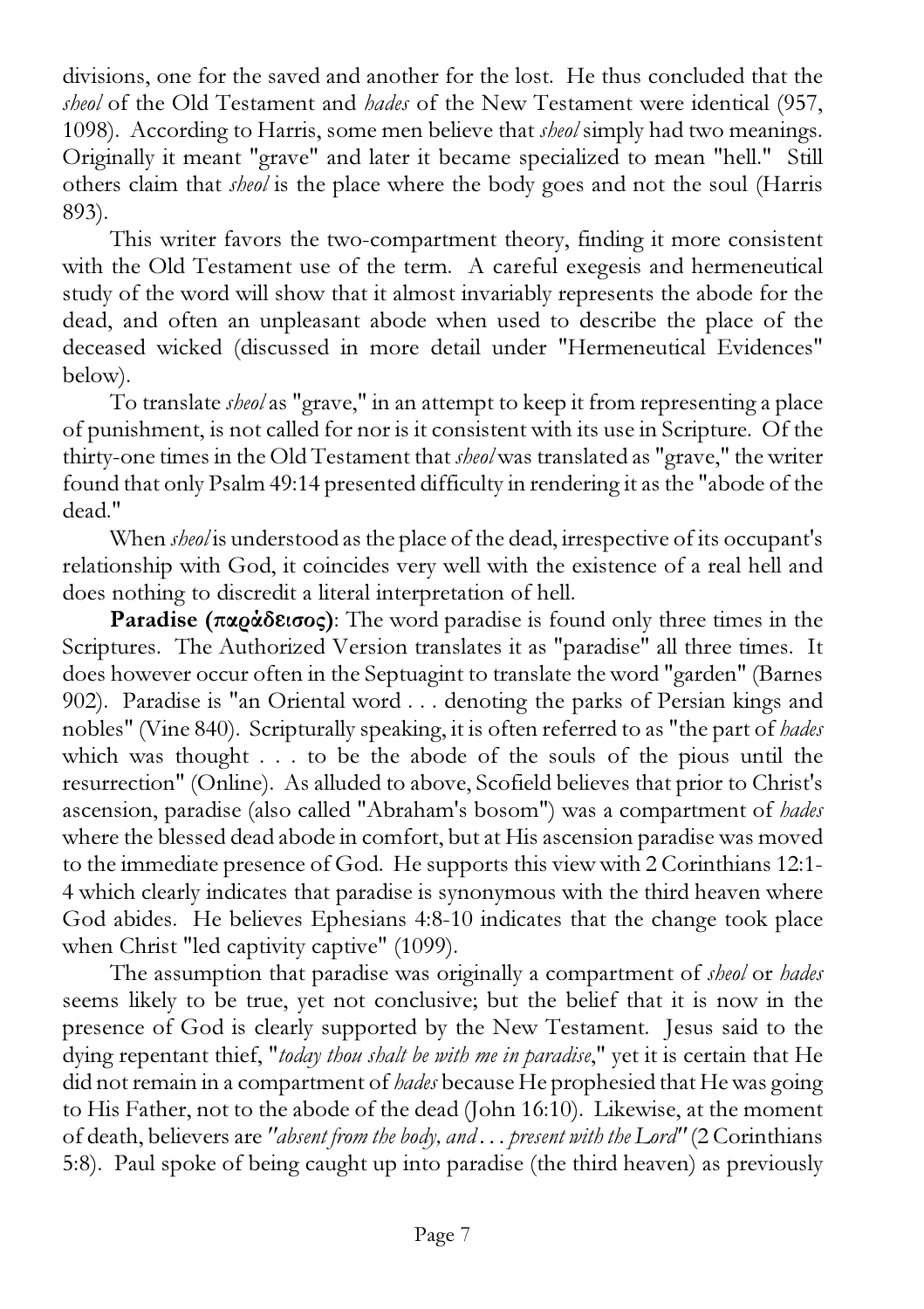pointed out. John also referred to heaven as "the paradise of God" (Revelation  $2:7$ ).

The reality of a paradise for those who know the Lord, calls for the reality of a hell for those who reject the Lord. Luke 16 presents paradise as a place of literal existence, consciousness, feeling, and permanence. Does this not demand the same literal explication of hell?

Gehenna (γέεννα): This term originally referred to the Valley of Hinnom on the southeast side of Jerusalem. During an era of idolatry, the Israelites dedicated the valley to the worship of Moloch (Barnes 23). 2 Kings 23:13-14 records that King Josiah converted the valley into a place of abomination, where dead bodies were thrown and burned (Unger 550). "It is found twelve times in the N[ew] T[estament], eleven of which are in the Synoptists, in every instance as uttered by the Lord Himself" (Vine 552). Each of the times Christ used the term, He was warning of the terrible place of judgment which men should do all to avoid.

*Gehenna* never refers to a temporary place as does *hades*. It refers to "the place of eschatological punishment after the last judgment, punishment of eternal duration (Matthew 25:41)" (Brown 2:208). The writer agrees with Unger when he states that *gehenna* is identical with the "lake of fire" and with the "second death" (462).

Whether Jesus used the valley southeast of Jerusalem as an illustration of the eternal destination of the damned or the name was coincidentally the same, has no bearing on the literality of the terrible place. The context of these references makes it clear that He was not speaking solely of the Valley of Hinnom. For example, Mark 9:43 and 45 both state that the fires of *gehenna* will never be quenched. Also, Matthew 10:28 differentiates the physical death from the "second death" of body and soul in *gehenna*. Matthew 23:33 identifies *gehenna* as a place of damnation.

When the term *gehenna* is studied free from biased presuppositions, the conclusion will be forthcoming that it is a place of eternal torment distinct from the Valley of Hinnom. Again this strengthens the argument for a literal interpretation of hell.

Tartaros (ταρταρόω): This word is found only in 2 Peter 2:4. It is a place where God has confined some of the angels who fell from heaven. It is not the same as *sheol* or *hades* (Vine 553). The existence of such a place adds to the necessity of a literal rendering of hell in Luke 16.

## Notice Third, the Exegetical Evidence From Descriptive Synonyms Of Gehenna as Related to Luke 16.

Lake of Fire: This phrase and a similar "lake which burneth" are found five times in the book of Revelation. The first mention of the lake is found in Revelation 19:20 when the beast and the false prophet are cast into it (Walvoord *Revelation* 280). It appears that they are the first to inhabit this lake of fire. This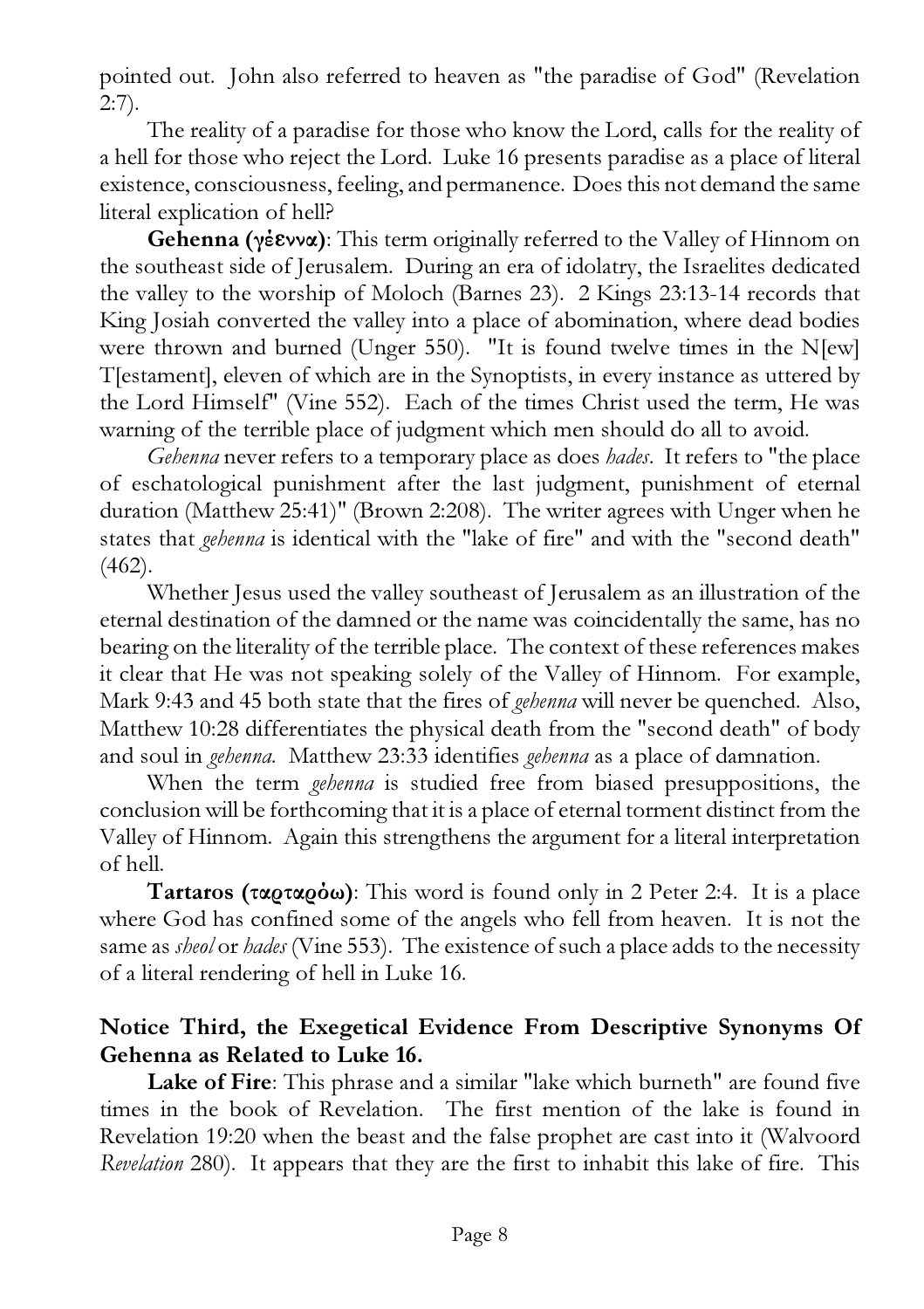coincides with Jesus' use of the term *gehenna* as He warned of the terrible place, but never said it was presently occupied. After the 1,000 year Kingdom, the devil will be cast in with beast and the false prophet. At that time they will have already suffered for 1,000 years and are still suffering—no annihilation! Following the final judgment, those who have rejected God's offer of salvation, and have been suffering in *hades*, will join the devil and his cohorts to be tormented for ever and ever (Revelation 20:15).

Revelation 21:8 also speaks of this lake, *"But the fearful, and unbelieving, and the abominable, and murderers, and whoremongers, and sorcerers, and idolaters, and all liars, shall have their part in the lake which burneth with fire and brimstone: which is the second death."* This verse not only identifies the occupants of the Lake of Fire, but it describes the torment as that of fire and brimstone.

Since the Lake of Fire is so described, the fact that *hades* will be cast into it (Revelation 20:14) is evidence which strengthens the argument for a literal interpretation of hell.

Unquenchable Fire: This synonym of *gehenna* is only used one time in Scripture (Matthew 3:12). The word "unquenchable" simply means "unquenched, inextinguishable, or unquenchable" (Perschbacher 56). There is no indication that this fire is not literal; either exactly like, or similar to the material fire known to man. From this the student may see that the fires of *gehenna* will never go out.

Eternal Fire: This synonym, like the former, is only found one time in the Bible (Jude 1:7). It emphasizes both the duration of punishment and the kind of punishment. The term eternal (αἰώνιος) may mean "without beginning or end, that which always has been and always will be," or "without beginning" or "without end, never to cease, everlasting" (Thayer 20). This word is frequently used to describe the duration of the afterlife for both saved and lost.

Everlasting Punishment: Again this phrase only appears once in Scripture (Matthew 25:46). Everlasting is the same as "eternal" (cf. eternal fire). Punishment (κόλασις) simply means to be punished. It does not distinguish as to the kind of punishment.

Other synonyms: The following is a list of other descriptive synonyms of *gehenna*. "black darkness" (Jude 1:13), "furnace of fire" (Matthew 12:42, 50), "fire and brimstone" (Revelation 20:10; 21:8), "the smoke of their torments" (Revelation 14:11), "where the worm dieth not" (Mark 9:44, 46, 48), "outer darkness" (Matthew 8:12, "flaming fire/everlasting destruction" (2 Thessalonians 1:8-9), and "everlasting fire" (Matthew 18:8; 25:41).

# Hermeneutical Evidence Calls for a Literal Interpretation of Hell

A literal hell is in harmony with the teachings of the Old Testament.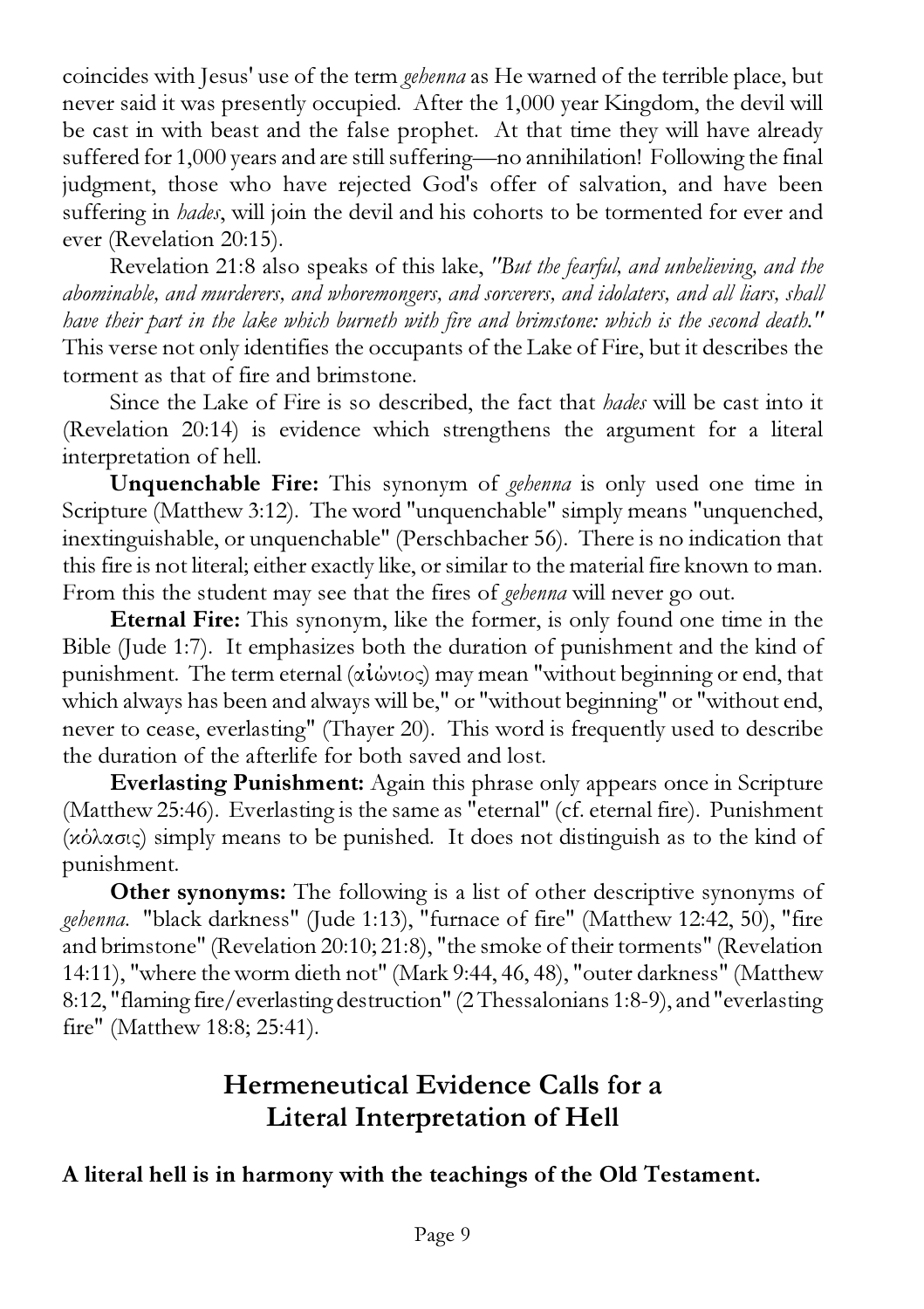It has been pointed out that most references to *sheol* in the Old Testament refer to the "abode of the dead." This abode of the dead frequently refers to a literal place of judgment for the wicked. Deuteronomy 32:22 speaks of a fire in *sheol*. Isaiah 14:9-11 describes *sheol* as a place of conscious misery. *Sheol* was a place for the wicked (Psalms 9:17). It was a place of pain (Psalms 116:3). It is contrasted with heaven (Proverbs 15:24). Jonah said he went to *sheol.* He may have died in the belly of the fish, but it is certain that he was not in the grave (Jonah 2:2).

Assuming *sheol* and *hades* are synonyms, these descriptions of the wicked suffering literal misery in *sheol* support the fact that the wicked are suffering literal misery in *hades* today.

#### A literal hell is in harmony with the teachings of the New Testament.

A vast portion of Jesus' teaching warned of judgment to come. This damning judgment is so terrible that He willingly gave His life as an atonement for sin that all who place their faith in Him might escape this great damnation (John 3:15-18). He did not want anyone to perish (2 Peter 3:9).

At least seven of the eleven New Testament references to the word "*hades*" clearly refer to a place of judgment (cf. Matthew 11:23; 16:18; Luke 10:15; 16:23; Revelation 1:18; 20:13, 14), while the other four references can easily fit that context (cf. Acts 2:27, 31; 1 Corinthians 15:55; Revelation 6:8).

Eleven times Jesus spoke warnings concerning *gehenna*, *hades'* eternal counterpart; indicating that it was a place of terrible judgment for the wicked.

None of the references to *hades* or *gehenna* even suggest that they are to be understood in a symbolic way. Thus they should be interpreted literally.

#### A literal hell is in harmony with the teachings of the book of Luke.

*Hades* is found twice in the book of Luke. *"And thou, Capernaum, which art exalted to heaven, shalt be thrust down to hell"* (Luke 10:15). In this verse, hell is contrasted with heaven with a definite negative tone. The other example is found in verse 23 of our text. Both verses, when read without non-literal presuppositions, speak clearly of a literal hell of torment which is the opposite of heaven.

*Gehenna*, the subsequent and eternal abode of *hades'* occupants, is only used one time in the book of Luke and that in chapter 12 verse 5. *"But I will forewarn you whom ye shall fear: Fear him, which after he hath killed hath power to cast into hell; yea, I say unto you, Fear him."* Here Jesus was warning men to fear God who had the power to cast men away from Him into *gehenna*. This Scripture does not even imply that any of Jesus' listeners thought He was talking about the rubbish pit called *Gehenna*. If *gehenna* was not to be taken literally as the lake of fire, what was Jesus saying men should fear?

#### A literal hell is in harmony with the teachings of the context.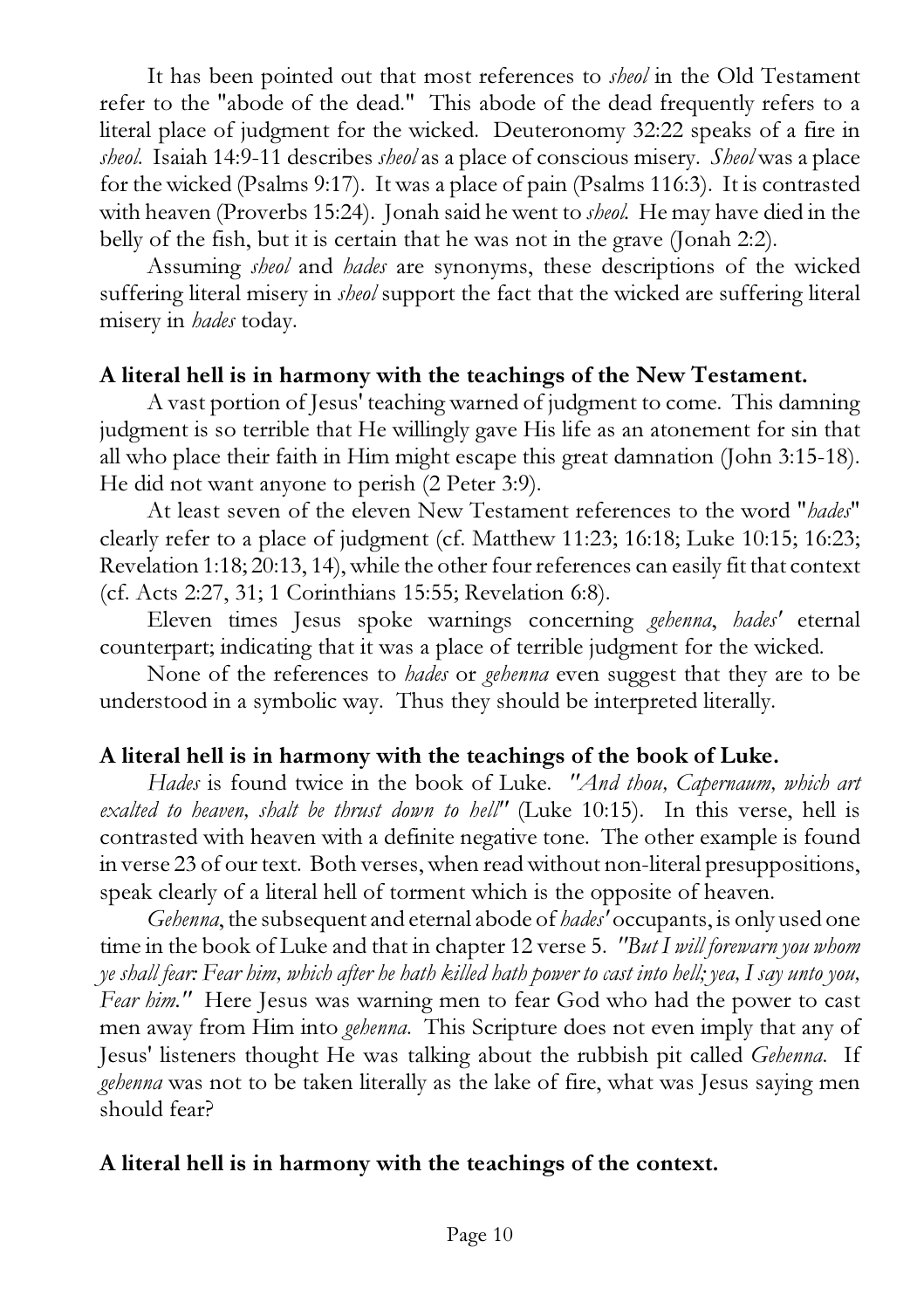Fudge, who has been mentioned earlier as a proponent of the metaphorical view of hell, claims that those who take the story in Luke 16 literally have taken it out of context. "Even taken literally (no one really does) and out of context, this story offers no hint of how long the Rich Man's suffering will last, but portrays at most the intermediate state of a pre-Christian Jew" (126). "The parable's interpretation must include its context and nothing in the context remotely suggests concern with the final state of the wicked" (Fudge 128).

It is inconceivable how Fudge could make such a statement as this since the story of Lazarus and the Rich Man occupies nearly half of the chapter. In the context of the chapter, Jesus was teaching on values: human contrasted with divine. The thesis of the chapter seems to be verse 15, the key phrase being the last. *"And he said unto them, Ye are they which justify yourselves before men; but God knoweth your hearts: for that which is highly esteemed among men is abomination in the sight of God."* This statement, followed by the story on hell, certainly does indicate that the context of Jesus' message dealt with the final state of the wicked.

#### A literal hell is in harmony with the teachings of the text.

Read by an unbiased person, the events of the afterlife described in the text would clearly be understood as literal. The descriptions of the two men are clearly literal. Death was certainly literal. Abraham was a historical person. Fire is literally hot and stimulates thirst. Those who have been burned will concur that it produces real tormenting pain. To understand this passage in any way other than its literal sense is reading into the passage something that is not there.

# Doctrinal Evidence Calls a Literal Interpretation of Hell

#### Because the Bible is 100% trustworthy, its teachings on hell should be believed as they were intended to be understood.

Though the Bible was written by approximately 40 men over a period of 1600- 2000 years, it is 100% God's Word. *"For the prophecy came not in old time by the will of man: but holy men of God spake [as they were] moved by the Holy Ghost"* (2 Peter 1:21). "It is inconceivable that God would give His people a book they could not trust" (Wiersbe 2:252). The teachings of the Word of God will never lead men astray. They are correct in every point. Wiersbe further points out that "whatever the Bible says about itself, man, God, life, death, history, science, and every other subject is true" (2:253). Even if secular history or science appear to prove the Bible inaccurate, one need not fear this illusion as the truth will eventually be made manifest that the Bible was right all along.

However, not every Scripture was intended to be interpreted literally. When Jesus said, "I am the bread of life" He was not saying that He was a loaf of bread.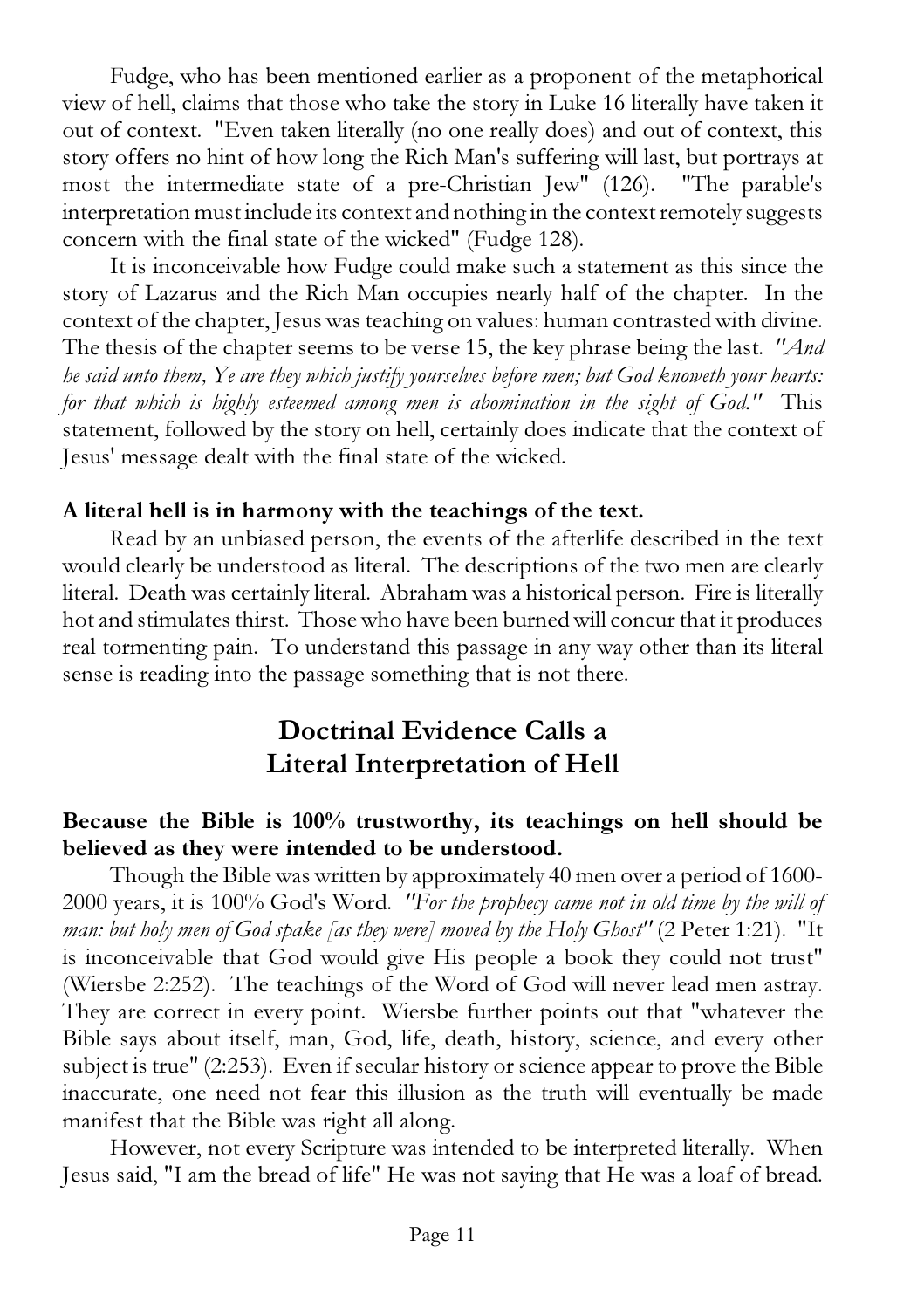When He said, "take eat, this is my body which is broken for you," He did not take a knife and cut a piece of his flesh and pass it around to be eaten. Biblical writers used hyperbole, simile, parables and many other literary forms to convey their messages. For example, many of the statements in the book of Revelation have symbolic meanings. "By literal meaning, the writer refers to the usual or customary sense conveyed by words or expressions" (Mickelsen 179). Mickelsen continues, "By figurative meaning, the writer has in mind the representation of one concept in terms of another because the nature of the two things compared allows such an analogy to be drawn" (179). All Scripture must be kept in context and interpreted literally unless there is clear evidence that it should be understood otherwise. This includes Scriptures on hell.

## The veracity of Christ supports a literal hell.

Christ's deity is being attacked on every side. Cults deny it, and liberals pick it to pieces. Yet unless one believes Christ is the second Person of the Trinity an inaccurate interpretation of His teachings will be forthcoming.

The Apostle John proclaimed, under the inspiration of the Holy Spirit that Jesus Christ was God. *"In the beginning was the Word, and the Word was with God, and the Word was God"* (John 1:1). *"And the Word was made flesh, and dwelt among us, (and we beheld his glory, the glory as of the only begotten of the Father,) full of grace and truth"* (John 1:14).

If Christ were not God in the flesh, the creditability of His stories could be taken into question. However, as God, Christ's words were absolutely authoritative. He was not heralding secondhand information, but the very words of God. Throughout His ministry the Jews attacked His deity knowing that if they could reduce Him to a mere man they would destroy the authority and consequences of His proclamations. Repeatedly Christ countered their attacks by declaring His coequality with Jehovah God (e.g. John 8:58 with Exodus 3:14; John 10:33).

If hell were not real, Jesus was a liar. If it were not a place of literal torment, He was a deceiver. However, as God, Jesus could not lie (Titus 1:2); therefore His veracity demands a literal interpretation of hell.

## Human beings were created by a direct act of God and are thus accountable to Him.

If men evolved as many theorize, then they would not be answerable to a creator God. Consequently, they could set their own rules, and there would be no norms nor absolutes. All would be relative. However, such an origin is only theory.

Thankfully God did not leave the history of the origin of humanity to the distorted theories of man's imagination. Cobb points out that, "it is the clear and distinct teaching of the Scriptures that man is the result of an act of immediate divine creation" (182) (cf. Genesis 2:7; Ecclesiastes 12:7). Genesis one and two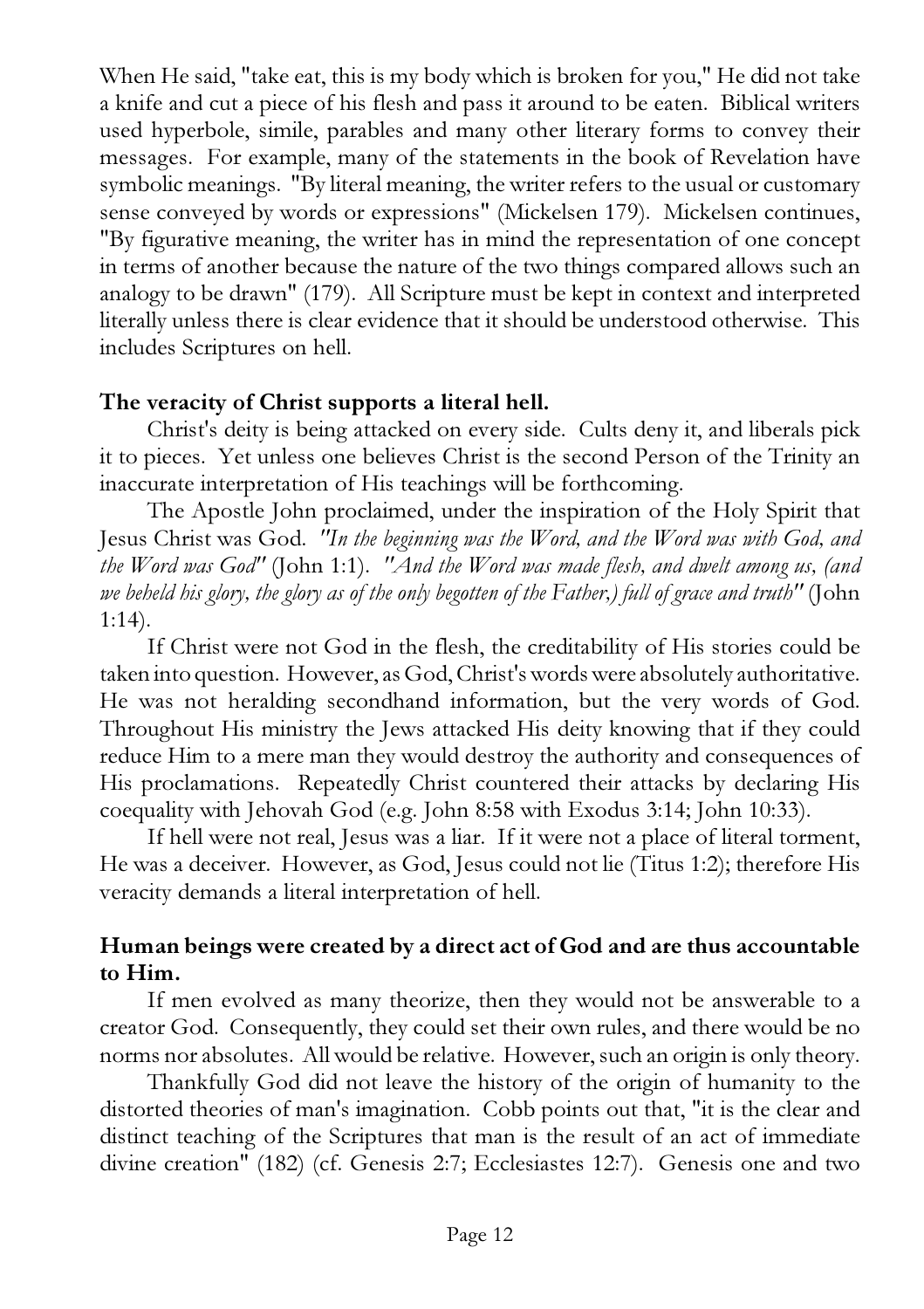describe God's creative week consisting of six 24 hour days of work during which all things were created, including the first man and woman. Therefore, man is accountable to his Creator.

#### Because God is holy, He can justly expect men to be holy.

God never has and never can do anything that is wrong. He is absolutely holy. His every action is perfect. Thus "He is the source and standard of right" (Bancroft 78).

In the midst of a rebellious world which clings to relativism, God's holiness is the supreme absolute standard by which all right and wrong will be judged. Relativism is a farce. Thus God was unconditionally just when He established for mankind the following standard by which to live: *"But as he which hath called you is holy, so be ye holy in all manner of conversation; because it is written, Be ye holy; for I am holy"* (1 Peter 1:15-16).

## The sinfulness of mankind is absolutely repulsive to God, thus igniting His wrath.

Scriptural examples of God's attitude toward sin demonstrate His hatred of it. When Adam and Eve sinned, God discontinued His intimate fellowship with them and expelled them from the Garden of Eden. When Israel sinned, God made them wander in the wilderness for forty years. When Nadab and Abihu rebelled, God opened up the earth and swallowed them up. When Achan sinned, God allowed Israel to be defeated in battle. When Uza sinned, God struck him dead. When Judah sinned, God sent them to Babylon for seventy years.

The fact that God sacrificed His Son to atone for sin, indicates His abhorrence of sin (John 3:16). The word propitiation describes the work of Christ which appeased the wrath of God enabling mankind to once again be reunited in fellowship with God.

Because of his abhorrence of sin, God must separate Himself from the sinner. That in itself demands a terrible hell as all that is good comes from God. If anything, hell will be much worse than depicted in Scripture, not less severe.

# The justice of God demands that He punish men when they come short of His standard of holiness.

"Justice is the execution of righteousness" (Cobb 44). Therefore, one may see God's justice in His holy dealings with sinful man. God's "treatment of His creatures conforms to the purity of His nature" (Bancroft 84). *"He is the Rock, his work is perfect: for all his ways are judgment: a God of truth and without iniquity, just and right is he"* (Deuteronomy 32:4). Because God is holy, He demands that all people conform to His moral perfection. When such conformity is neglected, God's justice requires punishment through loss or suffering (Bancroft 84).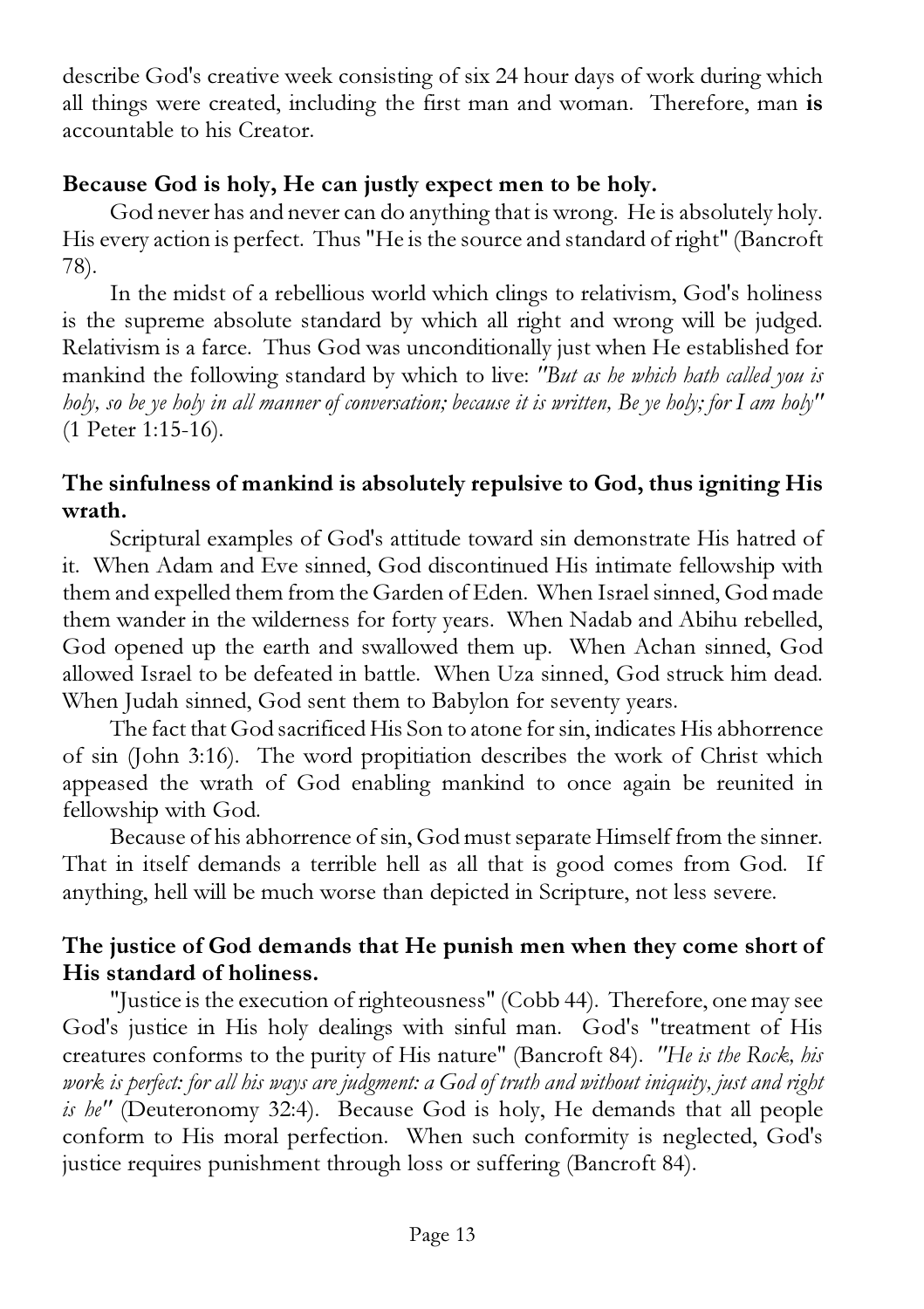God would not be just if he allowed people to disobey His perfect will without a balance of negative consequences. A non-literal hell is simply unsatisfactory.

# Expositional Evidence Calls for a Literal Interpretation of Hell

#### Expositional evidence from the setting for the story, Luke 16:19-22.

The story of Lazarus and the Rich Man is the only story told by our Lord in which He used a proper name. From this it has been concluded that it was more than a parable—a historical account. McGee believes, "The Lord would not have given the name of someone who did not exist" (4:320). Why then was not the rich man named? Rice surmises that the name of the rich man was not mentioned to avoid offence to the loved ones and friends (397).

This argument does not budge men like Fudge. He simply ignores the name and calls the story a parable because "the basic plot was well-known folklore" (127).

Whether this story was a parable or a historical event makes little difference in the light of the fact that Jesus told the story as though it were true. He gave absolutely no indication that it was anything but fact.

The aorist indicative, used in the phrase *"carried by the angels into Abraham's bosom,"* indicates that the angels were not just inactive observers. "The Jews held the opinion that the spirits of the righteous were conveyed by angels to heaven at their death. Our Saviour speaks in accordance with this opinion; and as He expressly affirms the fact, it seems as proper that it should be taken literally" (Barnes 234).

At his death Lazarus was immediately carried into the presence of the saints. The phrase *"Abraham's bosom"* is "taken from the practice of reclining at meals, where the head of one lay on the bosom of another —and it denoted, therefore, intimacy and friendship" (Barnes 234).

The Rich Man was buried, and no doubt had an elaborate funeral. The fact that there was no mention of Lazarus being buried could indicate that his body was not disposed of with dignity (Barnes 234).

#### Expositional evidence from Christ's vivid description of hell, Luke 16:23-24.

*And in hell he lift up his eyes.* The Rich Man, immediately upon death, was ushered into *hades*. There was no intermediate state. He was in this life one moment and in *hades* the next. The fact that he lifted his eyes indicates that he still had the ability to see as he did on this earth. He was still conscious and able to recognize those on the other side of the gulf.

He was *in torments.* The word torments means torture, torment, or acute pains (Online). Barnes indicates that it was particularly the pain inflicted to induce men to confession of their crimes (235). Since the phrase is in the present active form,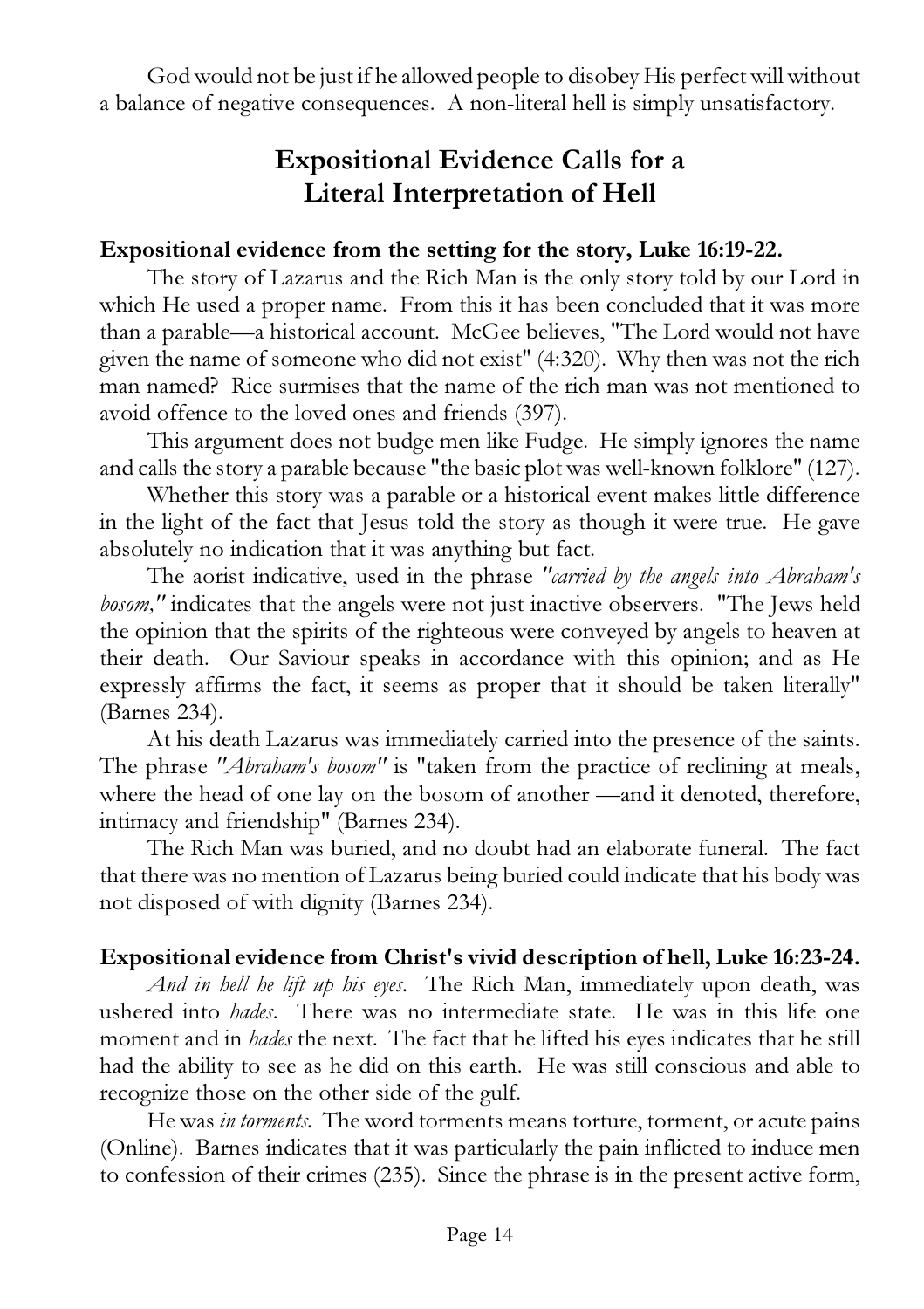he was presently enduring these torments. This is a clear indication that *hades* is a place of immense pain and suffering. There is no suggestion that Jesus was trying to be grotesque. He was mercifully presenting a realistic warning. This is further exemplified in the next phrase.

The Rich Man *seeth Abraham afar off* indicating a considerable distance between paradise and *hades.* The only indication as to the vastness of this separation is found in verse twenty-six when Jesus said there was a "great gulf" between the two locations.

The Rich Man *cried and said, Father Abraham, have mercy on me.* "The songs of his riot and revels are all turned into lamentations" (Henry 1477). Barnes points out that he did not ask to be released or to join Lazarus. Evidently he knew that was impossible. Even his request for mercy was denied, as all mercy ends when the soul is lost (235).

*Send Lazarus, that he may dip the tip of his finger in water, and cool my tongue.* It is well to note the change of attitude that the Rich Man had once he was in hell. The poor beggar that was previously despised is now summoned to bring him relief. The severity of the pain is manifest by the desire for even one drop of water to cool his tongue. Even such an insignificant amount of water was thought by the tormented to be of help. Such relief as a drop of water hardly seems of benefit, but again Jesus' choice of words emphasizes the excruciating pain that hell produces.

The damned in hell cried out, *I am tormented in this flame.* He uses the present passive form of "tormented" when he describes one of the sources of his anguish as flame. Though many commentators consider this flame metaphorical, Jesus gives no clue that this fire is anything other than literal. Only some form of a material fire could produce such literal effects of fire: it caused him agonizing pain and the great heat dehydrated his tongue.

## Expositional evidence from the description of hell's permanence, Luke 16:25-26.

*But Abraham said, Son remember.* Remembering the damning mistakes of the past and the foolish rejections of the Gospel will be one of the many tormenting aspects of hell. It will be no "mitigation of the suffering, to spend an *eternity* in which there will be nothing else to do day or night but to *remember* what was done, and what *might have been,* if the life had been right" (Barnes 235). This also indicates that the socioeconomic status one enjoys in life will have no bearing on his eternal destiny.

The reality of the words, *"he is comforted, and thou art tormented"* must have been like salt in his wound. Jesus again uses these words to paint a picture of the diametric differences between being with God and being separated from God.

*And beside all this, between us and you there is a great gulf fixed.* Jesus used plural pronouns for the first time in the story to indicate that the Rich Man was not alone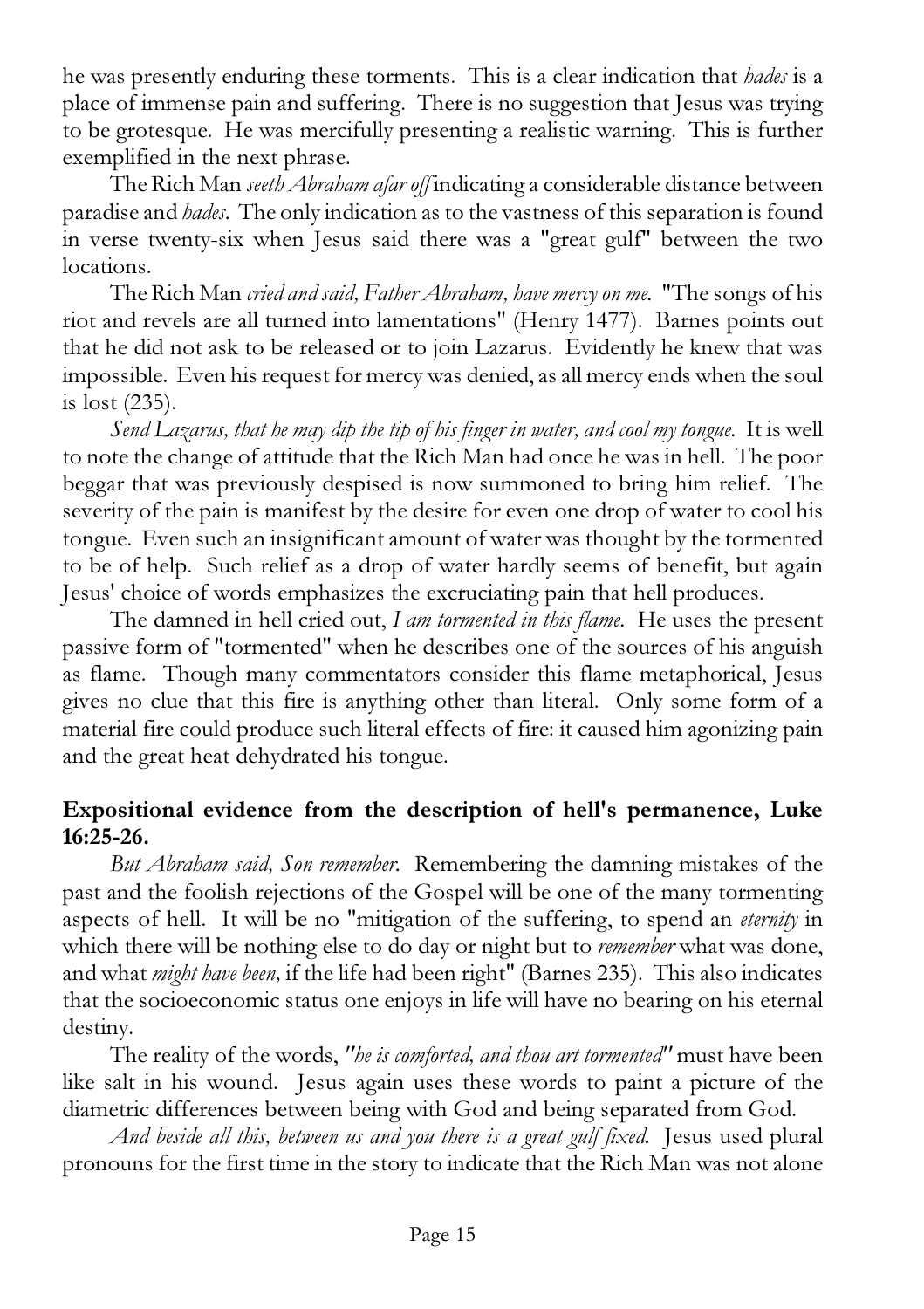in the torments of hell. "The word translated *gulf* means *chasm*, or the broad yawning space between two elevated objects, or precipices" (Barnes 235). The perfect tense of the word "fixed" states that God placed this division in the past, and that it continues to be divided at the present (Zodhiates 855). There was no way to get from one side to the other, there never had been, and never would be. Since this great gulf was fixed, it could not be changed or altered. The Rich Man could see and communicate with those on the other side, but he could not cross the divide.

#### Expositional evidence drawn from the Rich Man's concern for those still living, Luke 16:27-31.

Attention is now turned to those still living as the Rich Man begs that Lazarus might be *sent to his father's house*. The torments of hell transformed this self-centered opulent man into a compassionate evangelist, but it was too late. He knew that his five brothers were destine to follow him to that *place of torment*.

*They have Moses and the prophets; let them hear them.* God owes no man a miracle to bring him to repentance. The Word of God presents the plan of salvation as clearly as any man is going to get it. It is the Word of God and the conviction of the Holy Spirit that lead men to repentance (John 16:8-12; Hebrews 4:12).

*If one went unto them from the dead, they will repent.* The Rich Man now realized that a change of mind about one's sin and God's way of salvation is mandatory before one can be saved.

*If they hear not Moses and the prophets,* nothing will persuade them. The emphasis here is on the fact that the destiny of all men's souls is determined in this life, and hinges on how they respond to the message of salvation found in the Scriptures. When men reject the clear teachings of the Bible, there is nothing else that can be done to help them escape their forthcoming damnation.

# Conclusion

It has been the intent of this paper to present sufficient evidence to conclusively substantiate that hell is a literal place as presented in Luke 16:19-31. By "literal" it is meant that hell is a real place, with literal fire, and severe torment, from which those who reject Christ will never escape.

The exegetical evidence presented calls for a literal interpretation of hell. A vast majority, if not all, of the references to *sheol* and *hades* refer to the abode of the dead and not simply the grave. It is likely that *sheol* and *hades* are identical, and that they contained two compartments (one for the wicked and another for the righteous) prior to the resurrection of Christ. At His resurrection, those in Paradise (the abode of the righteous dead) were taken to heaven. The eternal torments of *gehenna* and its descriptive synonyms further reinforce the literality of its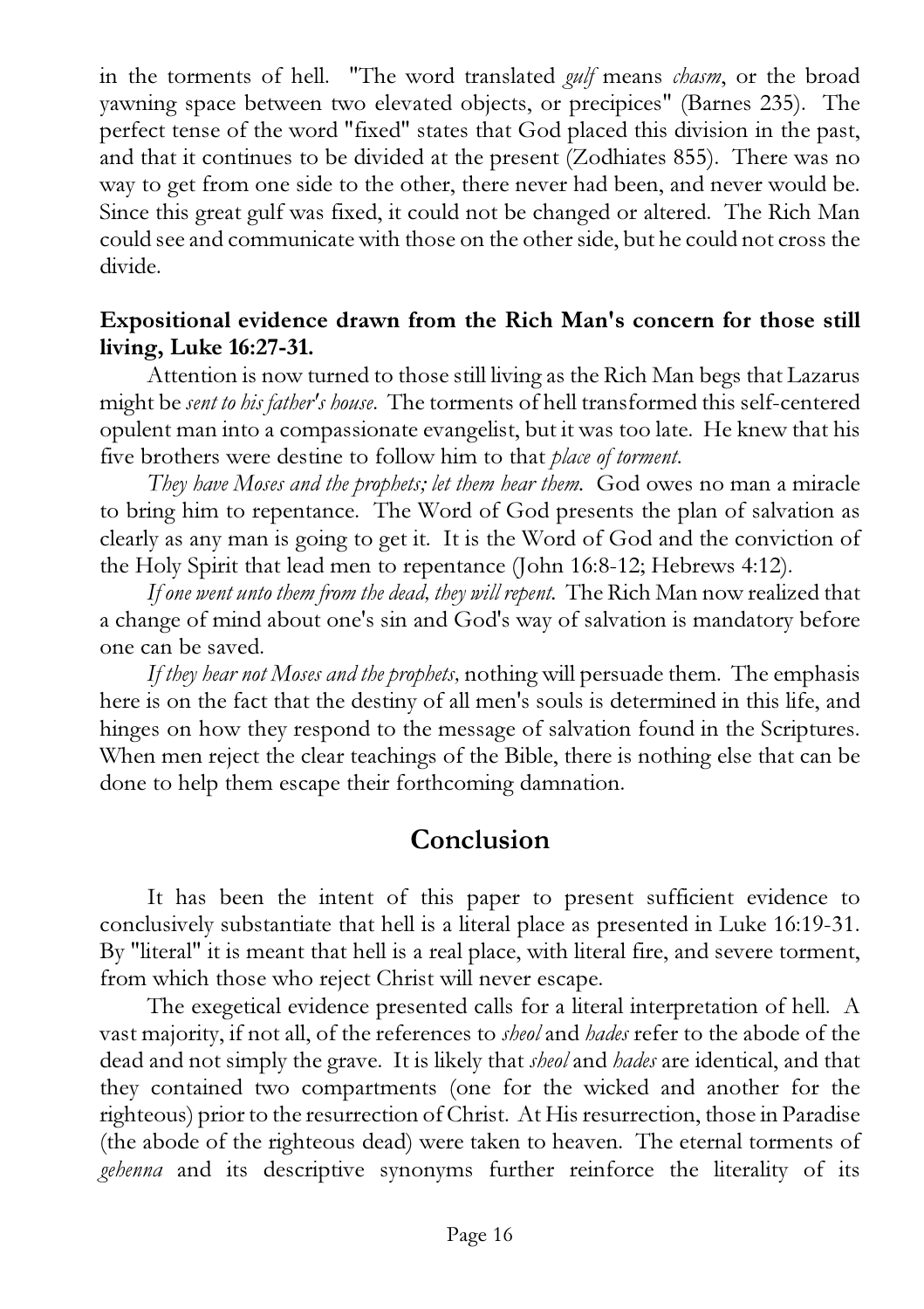#### predecessor, *hades.*

The hermeneutical evidence presented calls for a literal interpretation of hell. Though the descriptions of the damnation of the wicked found in the Old Testament are not as clearly delineated as they are in the New Testament, it cannot be denied that they exist. Such descriptions in the book of Luke as well as in the other books of the New Testament are in complete harmony with those found in Luke 16. A careful examination of the context reveals no need for anything other than a literal interpretation of hell as presented in the text.

The doctrinal evidence presented calls for a literal interpretation of hell. Because the Bible is 100% trustworthy, its presentation of a literal hell of torments need not be questioned. This fact is strengthened by the veracity of Christ and His frequent warnings of the forthcoming eternal damnation of the wicked. All men, wicked and righteous, have been created by God and are accountable to Him. As accountable creatures, they must conform to God's absolute standard of holiness if they want to spend eternity with Him, because God absolutely hates sin. Unfortunately such conformity is impossible for sinners. Their only hope is to repent and trust in the substitutionary atonement of Christ as payment for their sin. God in his justice, must punish unpenitent sinners, and has sovereignly decreed to do so in an eternal place of torment.

The expositional evidence presented calls for a literal interpretation of hell. The entire text is pregnant with graphic descriptions of the torments that await those who reject God's plan of salvation. The text does not read like a science fiction story, but as a literal account of suffering of unsurpassed magnitude.

Yes, hell is a real place with literal torments exactly as described in Luke 16:19- 31 and other Scriptures.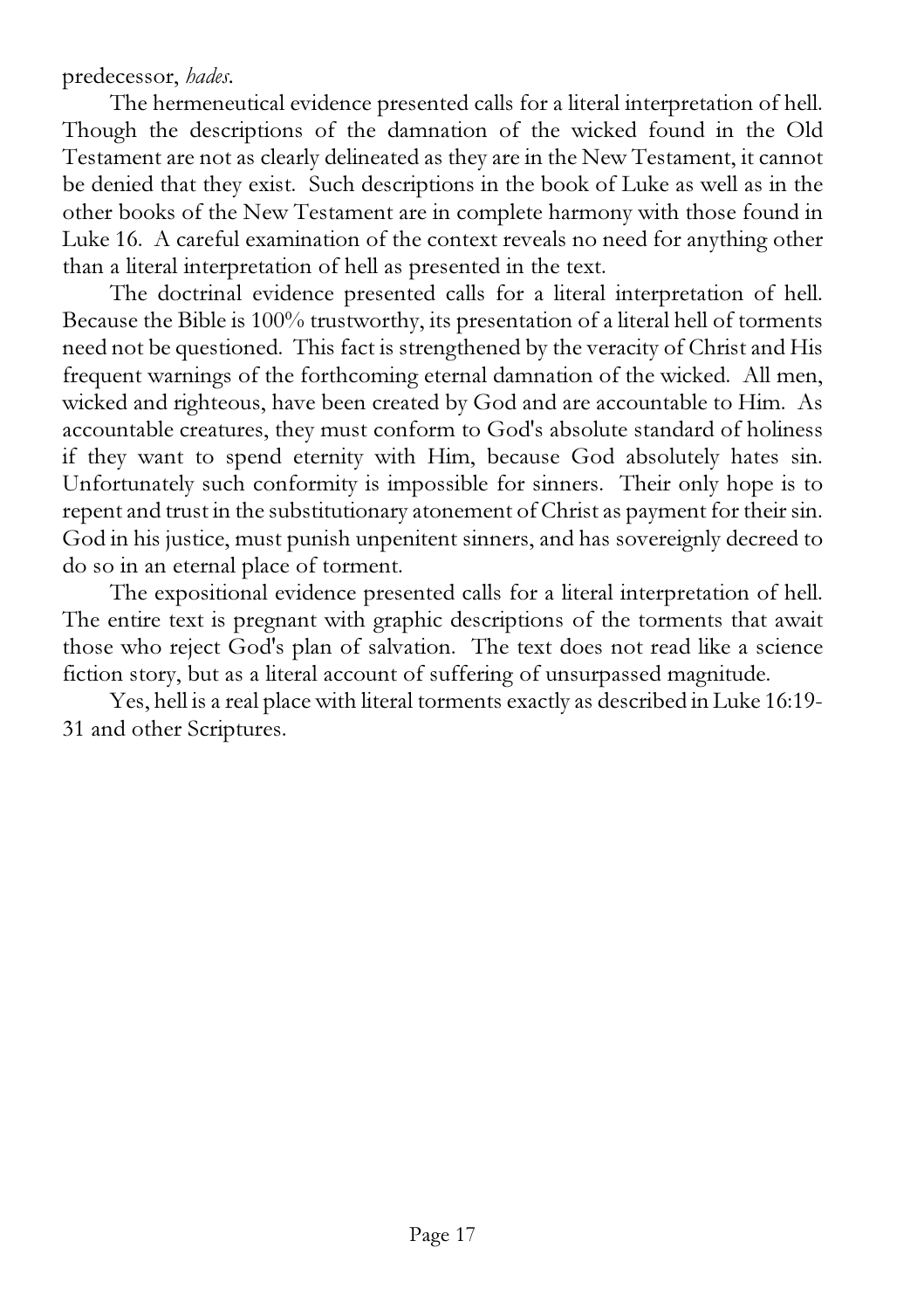#### Works Cited

- Bancroft, Emery H. Christian Theology Systematic and Biblical. Grand Rapids: Zondervan Publishing House, 1976.
- Barnes, Albert. Barnes' Notes on the New Testament. Single Volume. Grand Rapids: Kregel Publications, 1976.
- Brown, Colin, ed. The New International Dictionary of New Testament Theology. Vol 2. Grand Rapids: Zondervan Publishing House, 1986.
- Cobb, J.B. Brief Studies in Christian Doctrines. Little Rock: Baptist Publications Committee, 1957.
- Crockett, William "The Metaphorical View." Four Views On Hell. Ed. William Crockett. Grand Rapids: Zondervan Publishing House, 1992. 29-31, 43-76, 122-126, 171-178.
- Dixon, Larry. The Other Side of the Good News. Wheaton: BridgePoint Books, 1992.
- Fudge, Edward W. The Fire That Consumes. Ed. Peter Cousins. Carlisle: The Paternoster Press, 1994.
- Harris, R. Laird, Gleason L. Archer, Jr., Bruce K. Waltke. Theological Wordbook of the Old Testament. Chicago: Moody Press, 1980.
- Hayes, Zachary. "The Purgatorial View." Four Views On Hell. Ed. William Crockett. Grand Rapids: Zondervan Publishing House, 1992. 32-35, 82-84, 91-118, 175-178.
- Henry, Matthew. Commentary On The Whole Bible. Single volume. Grand Rapids: Zondervan Publishing House, 1980.
- Holy Bible, King James Version
- Martin, Walter R. The Kingdom of the Cults. Minneapolis: Bethany Fellowship, Inc, 1977.
- McGee, J. Vernon. Thru The Bible. Vol 4. Nashville: Thomas Nelson Publishers, 1983.
- Mickelsen, A. Berkeley. Interpreting The Bible. Grand Rapids: Wm. B. Eerdmans Publishing Company, 1963.
- Online Bible, computer software, Ver. 6, Ontario: Woodside Bible Fellowship, 1992.
- Pentecost, J. Dwight. *Things To Come.* Grand Rapids: Zondervan Publishing House, 1976.
- Perschbacher, Wesley J. ed. The New Analytical Greek Lexicon. Massachusetts: Hendrickson Publishers, 1990.
- Pinnock, Clark. "The Conditional View." Four Views On Hell. Ed. William Crockett. Grand Rapids: Zondervan Publishing House, 1992. 36-39, 85-88, 127-131, 135-166.
- Rice, John R. A Verse-by-verse Commentary Luke. Murfreesboro: Sword of the Lord Publishers, 1971.
- Scofield, C.I. ed. The Scofield Reference Bible. New York: Oxford University Press, 1945.
- Seventh-day Adventists. Seventh-day Adventists Believe . . . Hagerstown: Review and Herald Publishing Association, 1988.
- Thayer, Joseph H. Greek-English Lexicon of the New Testament. Grand Rapids: Zondervan Publishing House, 1978.
- Unger, Merrill F. The New Unger's Bible Dictionary. ed. R.K. Harrison. Chicago: Moody Press, 1988.
- Vine, W.E. Vine's expository Dictionary of New Testament Words. McLean: MacDonald Publishing Company, n.d.
- Walvoord, John F. "The Literal View." Four Views On Hell. Ed. William Crockett. Grand Rapids: Zondervan Publishing House, 1992. 11-28, 77-81, 119-121, 167-170.
	- The Revelation of Jesus Christ. Chicago: Moody Press, 1977.
- Wiersbe, Warren W. The Bible Exposition Commentary. Vol 1, Wheaton: Victor Books, 1989.
- Zodhiates, Spiros, comp. and ed. The Complete Word Study New Testament. USA: World Bible Publishers, Inc., 1991.